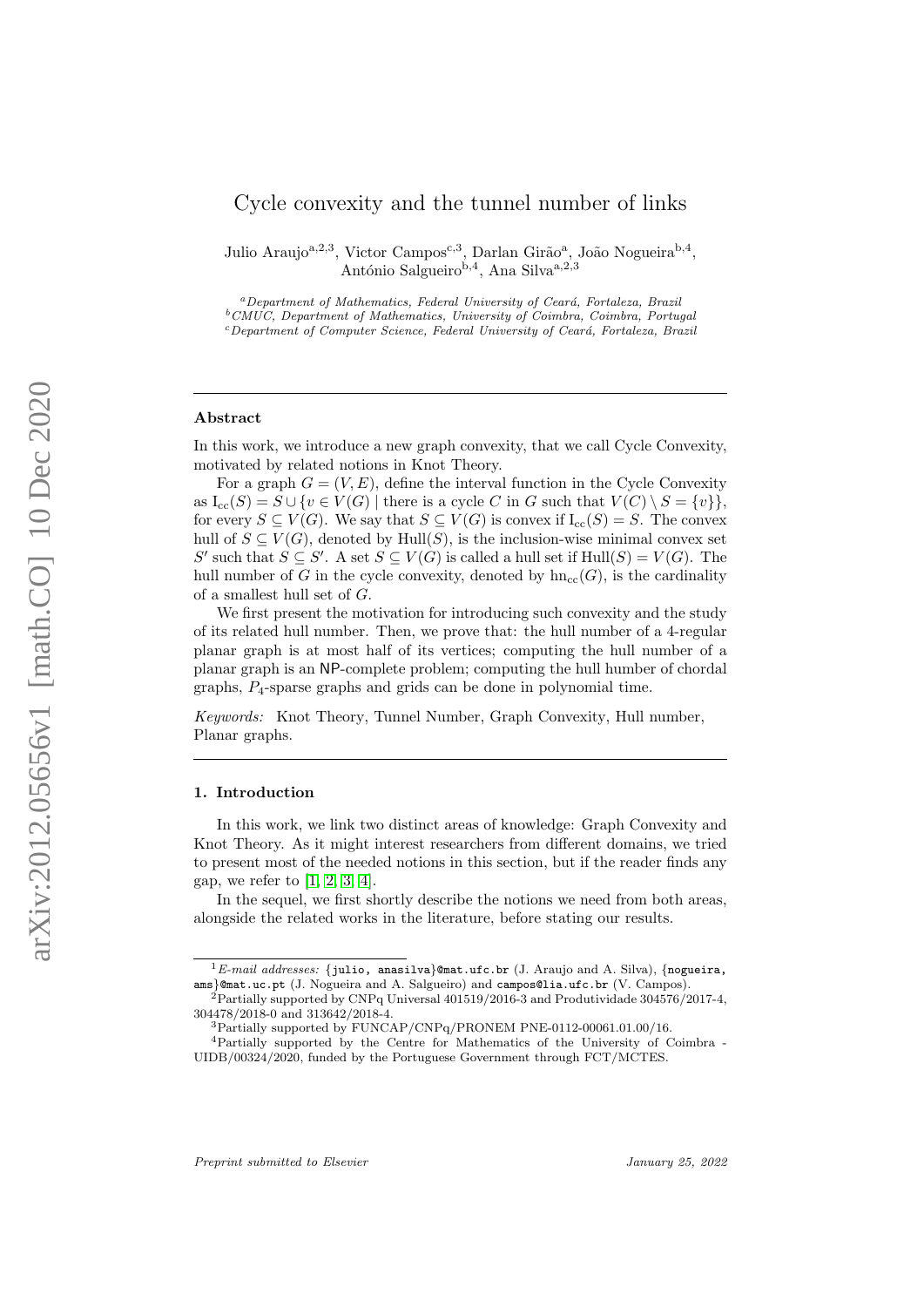#### 1.1. Basics in Graph Theory

A graph G is a pair  $(V, E)$ , where V is any finite set called the vertex set of G, and E is a multi set of subsets of V of size at most 2; it is called the *edge set of G*. When V and E are not given, they are denoted by  $V(G)$  and  $E(G)$ , respectively. The order (resp. size) of G is  $n(G) = |V(G)|$  (resp.  $m(G) = |E(G)|$ ). If  $\{u, v\} \in E$ , we write simply uv. We say that uv has multiplicity k if uv occurs k times in E, and we write  $\mu(uv) = k$ . If  $e = \{u\} \in E$ , we call e a loop, and we say that  $G$  is *simple* if  $G$  has no loops and every edge of  $G$  has multiplicity one.

Here, we consider only loopless graphs. We shall see that this constraint is needed from the point of view of Graph Convexity and is a irrelevant constraint to our motivation in Knot Theory.

Two graphs  $H$  and  $G$  are *isomorphic* if there exist bijective functions  $f$ :  $V(H) \rightarrow V(G)$  and  $g: E(H) \rightarrow E(G)$  such that  $e = uv \in E(H)$  if, and only if,  $g(e) = f(u)f(v) \in E(G)$ . It is well-known that isomorphism defines an equivalence relation in any family of graphs and that graphs in a same equivalence class have, intuitively, the same structure. All results here refer to unlabelled graphs, i.e. the results hold to all graphs in a same equivalence class of the isomorphism relation (i.e. we just care how elements in the vertex set are joined by edges, but not what they are).

Given a graph G, the neighborhood of a vertex  $u \in V(G)$  is the set  $N(u) =$  $\{v \in V(G) \mid uv \in E(G)\};$  the neighborhood of a subset  $X \subseteq V(G)$  is the set  $N(X) = \bigcup_{v \in X} N(v) \setminus X$ ; the neighborhood of u in  $X \subseteq V(G)$  is the set  $N_X(u) = N(u) \cap X$ ; and the neighborhood of a subset  $X \subseteq V(G)$  in  $X' \subseteq V(G)$ is the set  $N_{X'}(X) = N(X) \cap X'$ . The *degree of u in G* is denoted by  $d_G(u)$  and equals  $\sum_{v \in N(u)} \mu(uv)$  (we omit the subscript when G is clear in the context). The *minimum degree of G* is the minimum value over  $d(u)$ ,  $u \in V(G)$ , and is denoted by  $\delta(G)$ . We say that G is k-regular if  $d(u) = k$  for every  $k \in V(G)$ ; this is also sometimes called  $k$ -valent.

Given a subset  $C \subseteq V(G)$ , the subgraph of G induced by C is the graph  $G[C] = (C, E_C)$ , where  $uv \in E_C$  if and only if  $\{u, v\} \subseteq C$  and  $uv \in E(G)$ . If  $S \subseteq V(G)$ , then we define  $G \setminus S = G[V(G) \setminus S]$ . A graph H is an *induced* subgraph of G if there is a set  $S \subseteq V(G)$  such that H is isomorphic to  $G[S]$ .

A  $v_1, v_q$ -walk in G (between  $v_1$  and  $v_q$ ) of length  $q-1$  is a sequence of vertices  $(v_1, \dots, v_q)$  such that either  $q = 1$  or  $v_i v_{i+1} \in E(G)$ , for every  $i \in \{1, \dots, q-1\}$ If  $(v_1, \dots, v_q)$  is a  $v_1, v_q$ -walk with no vertex repetitions, then it is a  $v_1, v_q$ -path. If  $(v_1, \dots, v_q, v_1)$  is a closed walk with at least one edge such that the only vertex repetition in the sequence is  $v_1$ , then it is a cycle of length q. A graph is said to be *connected* is there exists a path between  $u$  and  $v$ , for every pair of vertices  $u, v \in V(G)$ . Also, a *component* of G is a maximal connected (induced) subgraph of  $G$ .

Given a graph G, a subset  $S \subseteq V(G)$  is called a *stable set* if there are no edges between two elements of  $S$ ; and it is called a *clique* if every pair of elements in  $S$  are adjacent. The simple graph on  $n$  vertices such that any two vertices are adjacent is the *complete* graph, denoted by  $K_n$ .

A vertex  $u \in V(G)$  is a *cut-vertex* of G if  $G - u$  has more components than G. A graph  $G$  is 2-connected if  $G$  is connected and does not have any cut-vertex. A block of G is a maximal 2-connected subgraph of G. It is well-known that the block structure of a connected graph is that of a tree. In fact, the block-cutpoint tree of a simple connected graph  $G$  is the tree that has one vertex for each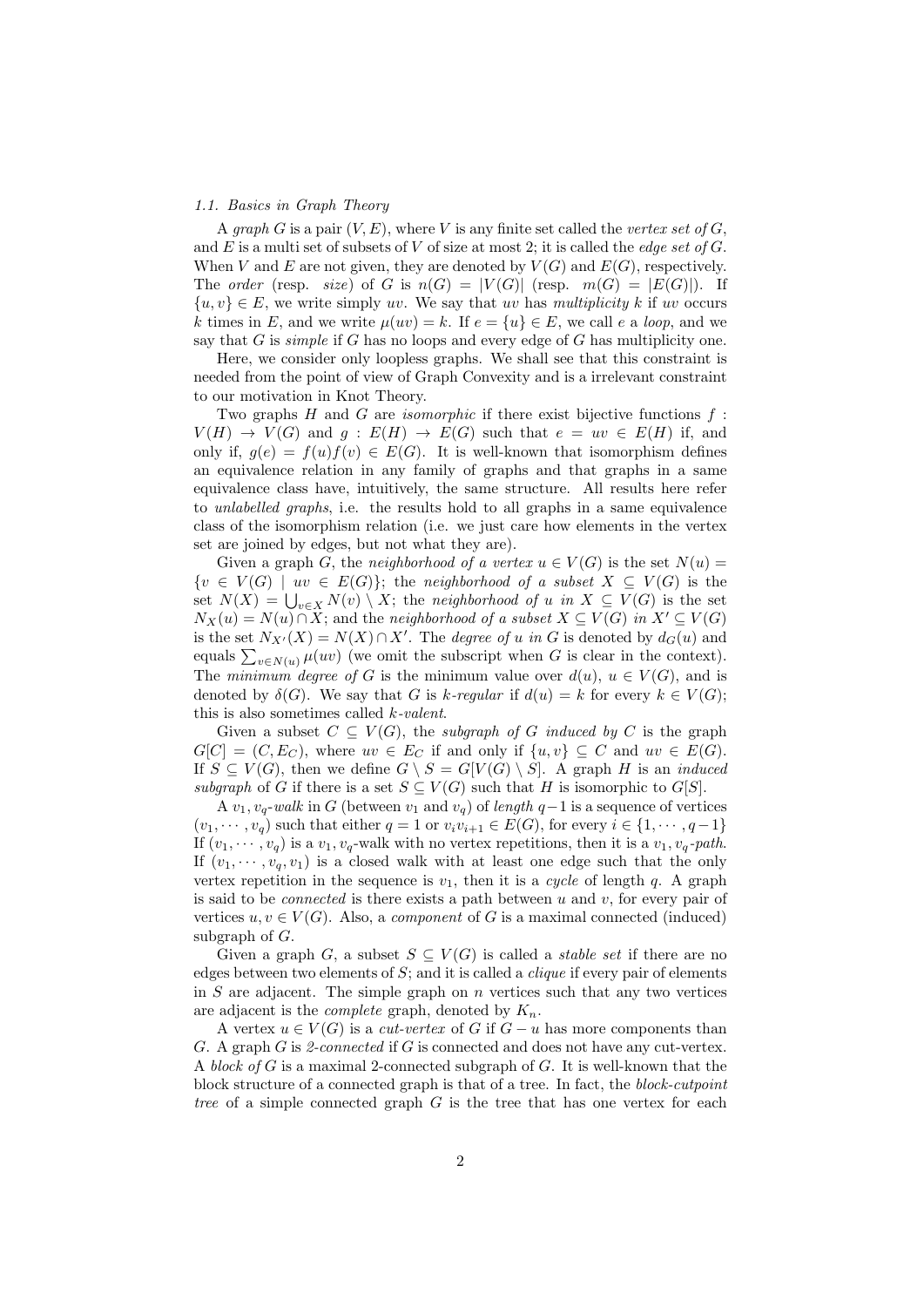cut-vertex of  $G$  and one vertex for each block of  $G$ , and two vertices  $x$  and  $y$  are joined by an edge in this tree if, and only if,  $x$  represents a cut-vertex of  $G$  that belongs to the vertex set of the block represented by vertex  $y$ . Thus, note that the leaves of this tree correspond to blocks of G having exactly one cut-vertex. Such blocks are called leaf-blocks.

The embedding of a graph  $G$  in the Euclidean plane is a function assigning to distinct vertices in  $V(G)$  distinct points in the plane, and assigning to each edge  $uv \in E(G)$  a (polygonal simple) curve from the point associated to u to the point associated to  $v$ . A graph  $G$  is planar if  $G$  can be embedded on the plane in a way that its edges intersect only at their endpoints, i.e. no two curves associate to the edges cross. The embedding of a planar graph without crossings is called a plane graph, i.e. a graph whose vertices are points and edges are curves that do not cross. Given a plane graph  $G$ , each region of the plane minus G is called a face of G, and the unbounded face is called the *outerface* of G (recall we consider  $V(G)$  to be finite). The set of faces of G is denoted by  $F(G)$ . The boundary of a face  $f \in F(G)$  is the set of edges of G bounding the region corresponding to F. We say that a face  $f \in F(G)$  has *degree* k if the length of the shortest closed walk in its boundary equals  $k$ . A face of degree  $k$ is also called a  $k$ -face.

The *contraction* of an edge  $e = uv \in E(G)$  of a graph G results in a graph  $G'$ , denoted by  $G' = G/e$ , such that  $G'$  is obtained by the removal of the edge  $e$ and the merge of the vertices u and v into a single new vertex  $w$  being incident to the same edges as u and v in G. A graph H is a minor of G if H is obtained from  $G$  by edge or vertex deletions and edge contractions. It is well-known that planar graphs is a minor-closed graph class, i.e. any minor of a planar graph is also planar.

A forest is an acyclic graph. A tree is a connected forest. A chordal graph is a graph with no induced cycles of length greater than 3. A  $P_4$ -sparse graph is a graph in which every subset of 5 vertices induces at most one path on 4 vertices. For positive integers m and n, the  $m \times n$  grid, denoted by  $G_{m,n}$  is the graph on vertices  $\{(i, j) | 1 \le i \le m, 1 \le j \le n\}$  having as edge set:

$$
\{(i,j)(i,j+1) \mid i \in \{1,\ldots,m\}, j \in \{1,\ldots,n-1\}\} \cup \{(i,j)(i+1,j) \mid i \in \{1,\ldots,m-1\}, j \in \{1,\ldots,n\}\}.
$$

#### 1.2. Graph Convexities

A convexity space is an ordered pair  $(V, \mathcal{C})$ , where V is an arbitrary set and  $\mathcal C$  is a family of subsets of V, called *convex sets*, that satisfies:

- (C1)  $\emptyset, V \in \mathcal{C}$ ; and
- (C2) For all  $\mathcal{C}' \subseteq \mathcal{C}$ , we have  $\bigcap \mathcal{C}' \in \mathcal{C}$ .
- (C3) Every nested union of convex sets is convex.

Given a subset  $S \subseteq V$ , the *convex hull of* S (with respect to  $(V, \mathcal{C})$ ) is the (inclusion-wise) minimum  $C \in \mathcal{C}$  containing S and we denoted it by Hull(S). If  $Hull(S) = V$ , then we say that S is a *hull set*.

In Graph Convexity, convexity spaces are defined over the vertex set of a given graph  $G$ . Thus, we always consider the set  $V$  to be finite and non-empty. We mention that this makes Condition (C3) irrelevant, since any such union will have a larger set.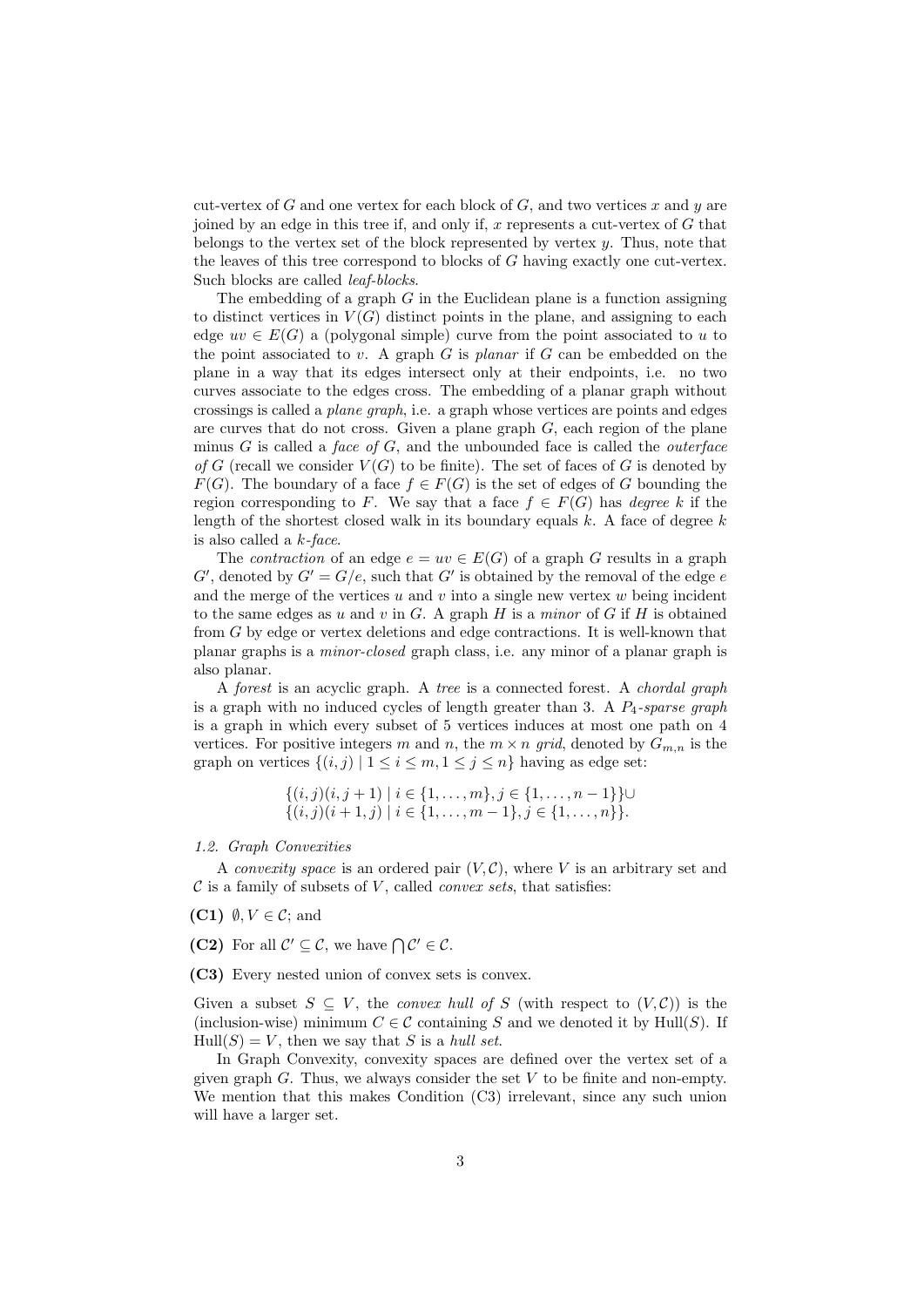Given a graph  $G = (V, E)$  and a function  $I: 2^V \to 2^V$ , we say that a subset  $S \subseteq V$  is *I-closed* if  $I(S) = S$ . Moreover, for a subset  $S \subseteq V$  let:

$$
I^k(S) = \begin{cases} I(S), & \text{if } k = 1; \\ I(I^{k-1}(S)), & \text{otherwise.} \end{cases}
$$

Define

 $I_{cc}(C) = C \cup \{v \in V(G) \mid \text{there exists a cycle in } G[C \cup \{v\}] \text{ containing } v\}.$ 

<span id="page-3-0"></span>**Proposition 1.1.** Let  $G = (V, E)$  be a graph. Let C be the family of  $I_{cc}$ -closed subsets of vertices of  $G$ . Then,  $(V, \mathcal{C})$  is a convexity space.

*Proof.* Since G is loopless, note that  $I_{cc}(\emptyset) = \emptyset$ . By definition, it is clear that  $I_{cc}(V) = V$ . Since V is finite, it suffices then to only check condition (C2).

By contradiction, let  $\mathcal{C}' \subseteq \mathcal{C}$  be such that  $\bigcap \mathcal{C}' \notin \mathcal{C}$ ; denote  $\bigcap \mathcal{C}'$  by C. From the definition of C and of I<sub>cc</sub>-closed sets, we get that  $I_{cc}(C) \neq C$ . Because  $C \subseteq I_{cc}(C)$ , it means that there exists  $w \in I_{cc}(C) \setminus C$ , and thus there is a cycle X in  $G[C \cup \{w\}]$  containing w. Note that all vertices of X except w belong to C.

Now, write C' as  $\{C_1, \ldots, C_p\}$ , for some positive integer p (recall that C is finite), and suppose, without loss of generality, that  $w \notin C_1$ . Since all vertices of X, but w, belong to  $C_1$ , we have that  $w \in I_{cc}(C_1)$ . This contradicts the hypothesis that  $C_1 \in \mathcal{C}' \subseteq \mathcal{C}$ , as  $C_1 \neq I_{cc}(C_1)$ .  $\Box$ 

We emphasize that the loopless constraint in  $G$  is important to ensure that the empty set is  $I_{cc}$ -closed. In view of Proposition [1.1,](#page-3-0) we say that the family C of I<sub>cc</sub>-closed subsets of a given loopless graph G is the cycle convexity over  $V(G)$  and that  $(V, \mathcal{C})$  is the cycle convexity space over the graph G. We often refer to an  $I_{cc}$ -closed subset S as *convex* in the cycle convexity and we say that  $V(G) \setminus S$  is co-convex.

As already mentioned before in a more general context, a subset  $S$  is a hull set in the cycle convexity if  $Hull(S) = V(G)$ . The *hull number* in the cycle convexity, denoted by  $\text{hn}_{cc}(G)$ , is the cardinality of a smallest hull set of a graph G in the cycle convexity. This is the parameter we study in this work.

One should notice that, given a graph  $G = (V, E)$  and a subset  $S \subseteq V(G)$ , we have that  $Hull(S) = I_{cc}^k(S)$ , for a sufficiently large k (such as  $k = n(G)$ , for instance). Consequently,  $Hull(S)$  can be obtained by iteratively adding vertices in  $I_{cc}^k(G) \setminus I_{cc}^{k-1}(G)$ , for  $k \in \{1, ..., n(G)\}$ . Then, we say that a vertex v of G is contaminated (some authors also use *percolated* or *generated*) at step  $k = 0$ if  $v \in S$ , otherwise at step  $k \geq 1$  where k is the minimum positive integer such that  $v \in I_{cc}^{k}(S) \setminus I_{cc}^{k-1}(S)$ . In case S is not a hull set of G, for some vertices that do not belong to  $S$  such minimum k will not exist and we say that they are not contaminated by S.

In order to relate our results to Knot Theory, let us also define a closely related parameter. For a plane graph  $G$ , let  $V(F)$  denote the vertices that are incident to the face  $F$  of  $G$ . We also define the *face convexity* over a plane graph G by using the function  $I_{\text{fc}}: 2^{V(G)} \to 2^{V(G)}$ , defined as follows:

 $I_{\text{fc}}(C) = C \cup \{v \in V(G) \mid \text{there is a face in } G[C \cup \{v\}] \text{ containing } v\}.$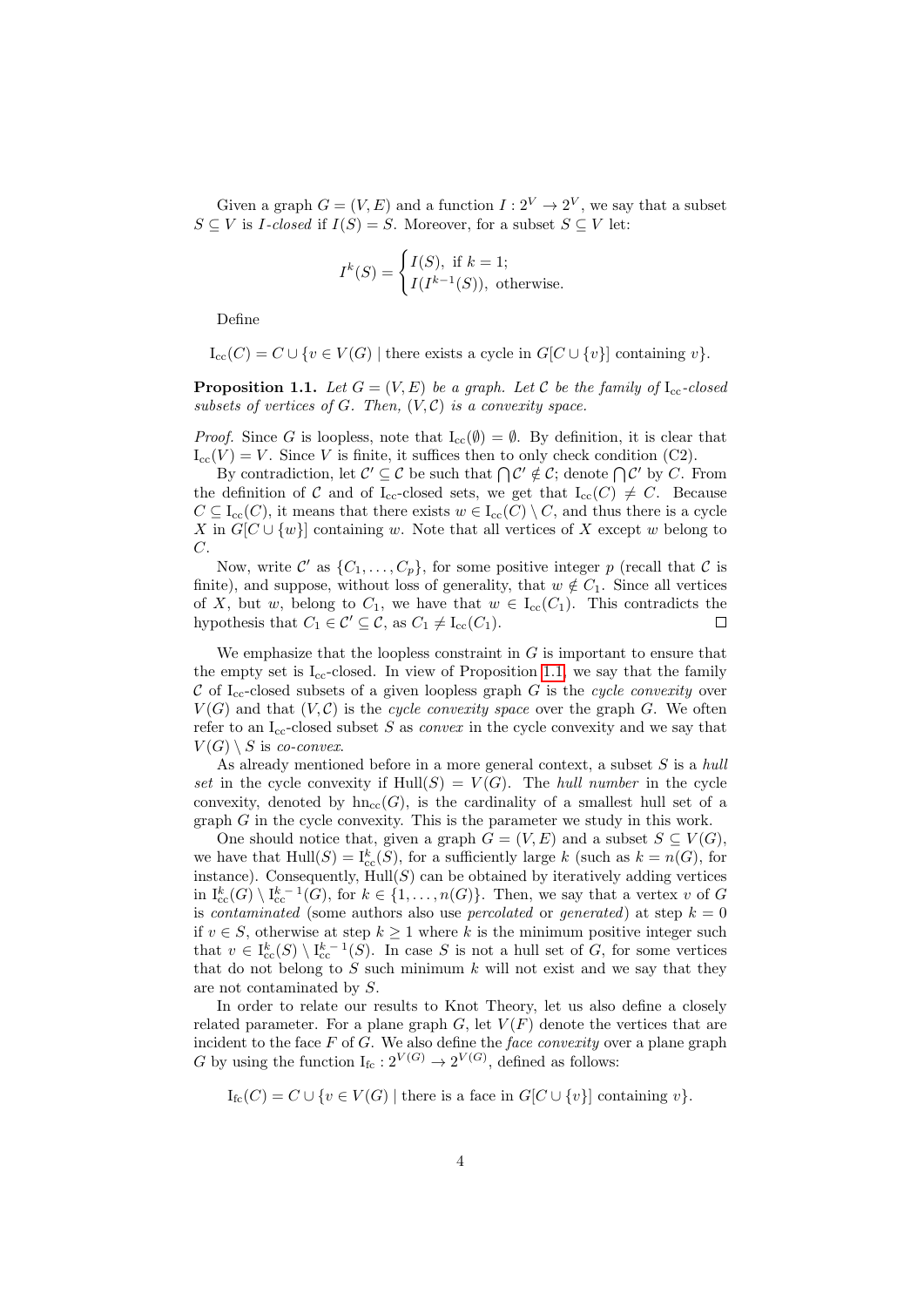One can similarly define the  $I_{fc}$ -closed closed subsets of vertices of a given plane graph  $G$  and prove that the family of  $I_{\text{fc}}$ -closed subsets define a convexity over  $V(G)$  - such convexity we call *face convexity*. We also similarly define the hull number in the face convexity and denote it by  $hn<sub>fc</sub>(G)$ . By definition, note that  $hn_{cc}(G) \leq hn_{fc}(G)$ , for any plane graph G.

For shortness we refer to  $\text{hn}_{cc}(G)$  simply as the *hull number of G* and to  $hn_{fc}(G)$  as the *face hull number of G.* Similarly, by hull set, we mean the hull set on the cycle convexity, and by face hull set, a hull set in the face convexity.

As we shall see in the next section, the definition of such functions leading to graph convexities is motivated by an invariant of knots and links called the tunnel number. Before going into these details in Knot Theory, let us first refer to previous works in the literature concerning Graph Convexity.

It is important to emphasize that there are several similar functions defined over the vertices of a graph in the literature, leading to several graph convexities, e.g.: geodetic [\[5\]](#page-26-4),  $P_3$  [\[6\]](#page-26-5),  $P_3$  [\[7\]](#page-27-0), monophonic [\[8\]](#page-27-1). The graph convexities we should emphasize are the  $P_3$  and  $P_3^*$ . Their related functions are, respectively:  $I_{P_3}(C) = C \cup \{u \in V(G) \mid u \text{ has two neighbors in } C\}$  and  $I_{P_3}^*(C) = C \cup \{u \in V(G) \mid u \text{ has two non-adjacent neighbors in } C\}.$  The related similar hull numbers are also defined and denoted by  $\mathrm{hn}_{P_3}(G)$  and  $\mathrm{hn}_{P_3^*}(G)$ .

We should mention that the  $P_3$ -convexity is also closely related to the notion of percolation [\[9\]](#page-27-2); this concept has many applications in physics and they are usually interested in probabilistic results, e.g., the probability  $p$  such that if the vertices are initially chosen with probability  $p$ , then the chosen set is a hull set in the  $P_3$ -convexity, i.e. it percolates the entire graph.

Observe that  $\text{hn}_{\text{P}_3}(G) = \text{hn}_{\text{P}_3^*}(G)$  if G has no triangles. Also, because a hull set in the  $P_3^*$ -convexity and in the cycle convexity is also a hull set in the  $P_3$ convexity, we get that  $\text{hn}_{P_3}(G) \le \text{hn}_{P_3^*}(G)$  and  $\text{hn}_{P_3}(G) \le \text{hn}_{cc}(G)$ . Moreover, unless G is triangle-free, one cannot ensure a relationship between  $\text{hn}_{\text{P}_3^*}(G)$  and  $h n_{\text{cc}}(G)$ . In Subsection [1.5,](#page-8-0) when presenting our results, we will comment about some known results on these convexities.

#### 1.3. Knot Theory

In the sequel, we present basic notions of Knot Theory and describe a problem in this area which is related to the hull number (with respect to the interval functions of the previous section) of planar graphs arising from knots and link diagrams. Throughout this paper we work in the smooth category of manifolds.

#### Basics in knot theory

A knot is an embedding of a circle in the 3-dimensional sphere  $S^3$ . If f:  $S^1 \to S^3$  is such an embedding, we think of the knot as the subset  $K \subset S^3$  given by  $K = f(S^1)$ . A finite collection of disjoint knots in  $S^3$  is called a *link*. Hence, knots are single component links. Two knots or links  $K_1, K_2$  are said to be equivalent if they are ambient isotopic. An ambient isotopy  $\phi: S^3 \times [0,1] \to S^3$ is a continous map such that each  $\phi_t = \phi|_{S^3 \times \{t\}} : S^3 \equiv S^3 \times \{t\} \to S^3$  is a homeomorphism and  $\phi_0 = \text{id}_{S^3}$ . To say  $K_1$  and  $K_2$  are equivalent means that such a  $\phi$  exists, satisfying  $\phi_1(K_1) = K_2$ .

A polygonal knot is a knot whose image is the union of a finite set of line segments. We shall only consider knots which are equivalent to polygonal knots. These are called tame knots.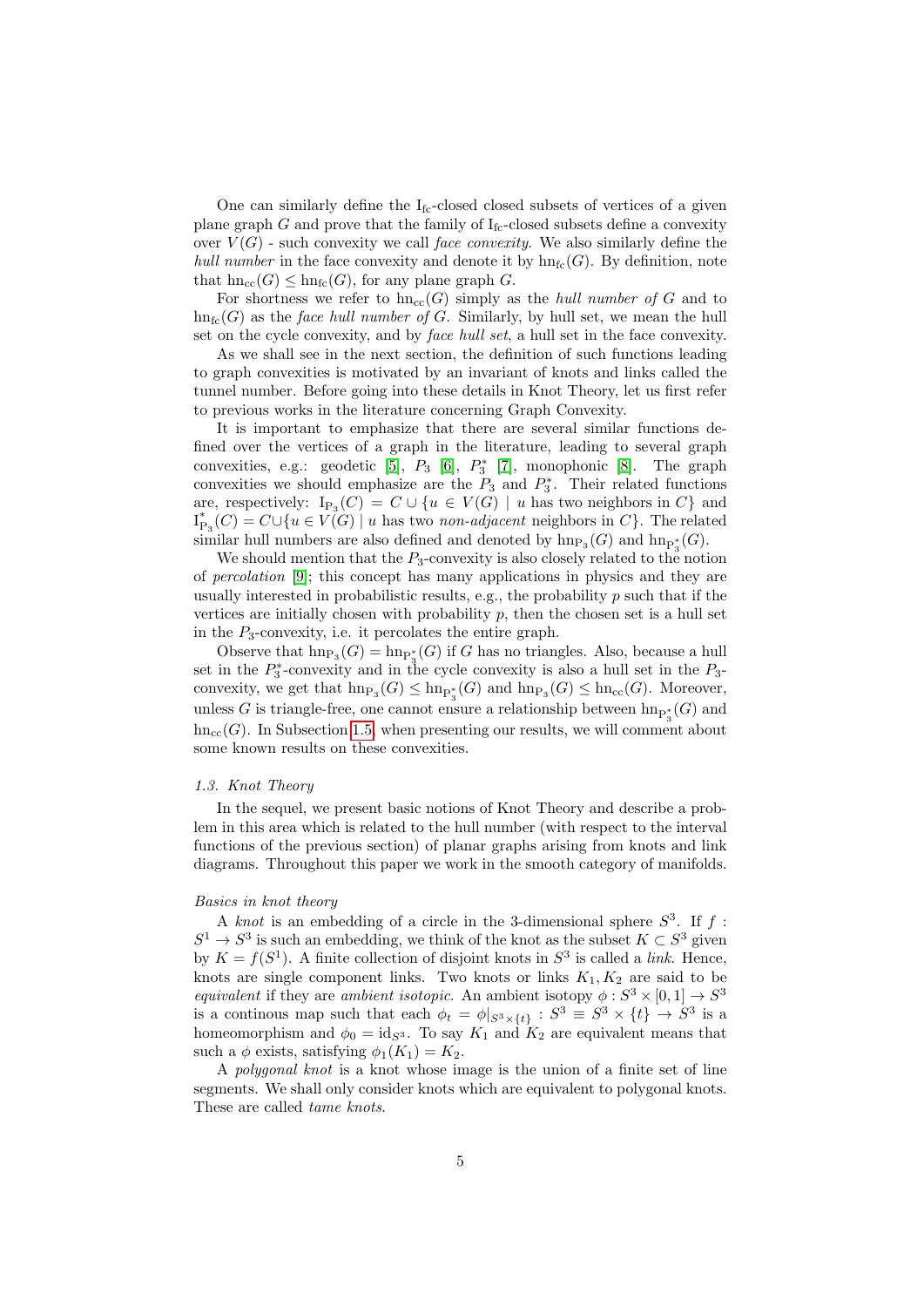Let  $K \subset S^3$  be a knot or link. A useful way to visualize K is to consider its projection on a plane. It is a well known fact that, generically, such a projection is one-to-one, except at a finite number of double points where the projection crosses itself transversely. These projections correspond to finite graphs where all vertices are 4-regular. From these graphs one builds *diagrams* for  $K$  as follows: at each vertex we distinguish between the over-strand and the under-strand of K by creating a break in the strand going underneath. See Figure [1.](#page-5-0) Such a diagram is denoted by  $D(K)$  and the corresponding 4-regular graph is denoted by  $G_{D(K)}$ .

<span id="page-5-0"></span>

Figure 1: Left: a diagram of a knot; Right: the corresponding 4-regular graph.

We remark that the correspondence between the graphs and diagrams is not one-to-one. The same graph may be associated to several distinct diagrams. For example, it can be easily proved that any finite connected 4-regular graph is associated to a diagram of the trivial knot (the knot which bounds a disk embedded in  $S^3$ ).

# Tunnel number

Given a knot or link K in  $S^3$ , a tunnel for K is a properly embedded arc in the exterior  $E(K)$  of K. Given a collection of disjoint tunnels  $\mathcal{T} = \{t_1, ..., t_m\}$ for K, we may think of  $K \cup \mathcal{T}$  as a spatial graph. The collection  $\mathcal{T}$  is called an unknotting tunnel system for K if a regular neighborhood of the graph  $K \cup T$ can be isotoped into a regular neighborhood of a plane graph in  $S<sup>3</sup>$ . Every link  $K$  in  $S<sup>3</sup>$  admits an unknotting tunnel system. In fact, if we add one vertical tunnel at each crossing of a diagram  $D(K)$ , we obtain an unknotting tunnel system for  $K$ . The *tunnel number* of  $K$  is the minimal cardinality among all unknotting tunnel systems for K and we denote it by  $t(K)$ .

The tunnel number is also interpreted in the setting of Heegaard genus  $g(M)$ of a 3-manifold  $M$ , which is the minimal genus of a surface splitting the 3manifold into two compression bodies. (See for instance [\[10\]](#page-27-3).) Note that the definition of an unknotting tunnel system  $\mathcal{T} = \{t_1, ..., t_m\}$  is equivalent to say that the boundary of a regular neighborhood of  $K \cup \mathcal{T}$ , which is a surface of genus  $m + 1$ , splits  $E(K)$  into a handlebody and a compression body. We then have that  $g(E(K)) = t(K) + 1$ . The computation of the Heegaard genus of a 3-manifold is very difficult to compute in general. In fact, by [\[11\]](#page-27-4), this problem is NP-hard.

In some situations the tunnel number can be computed exactly. For instance, if one single tunnel defines an unknotting tunnel system for a non-trivial knot, then the knot has tunnel number one. Also, it is known that tunnel number one knots are prime. So, if a composite knot has an unknotting tunnel system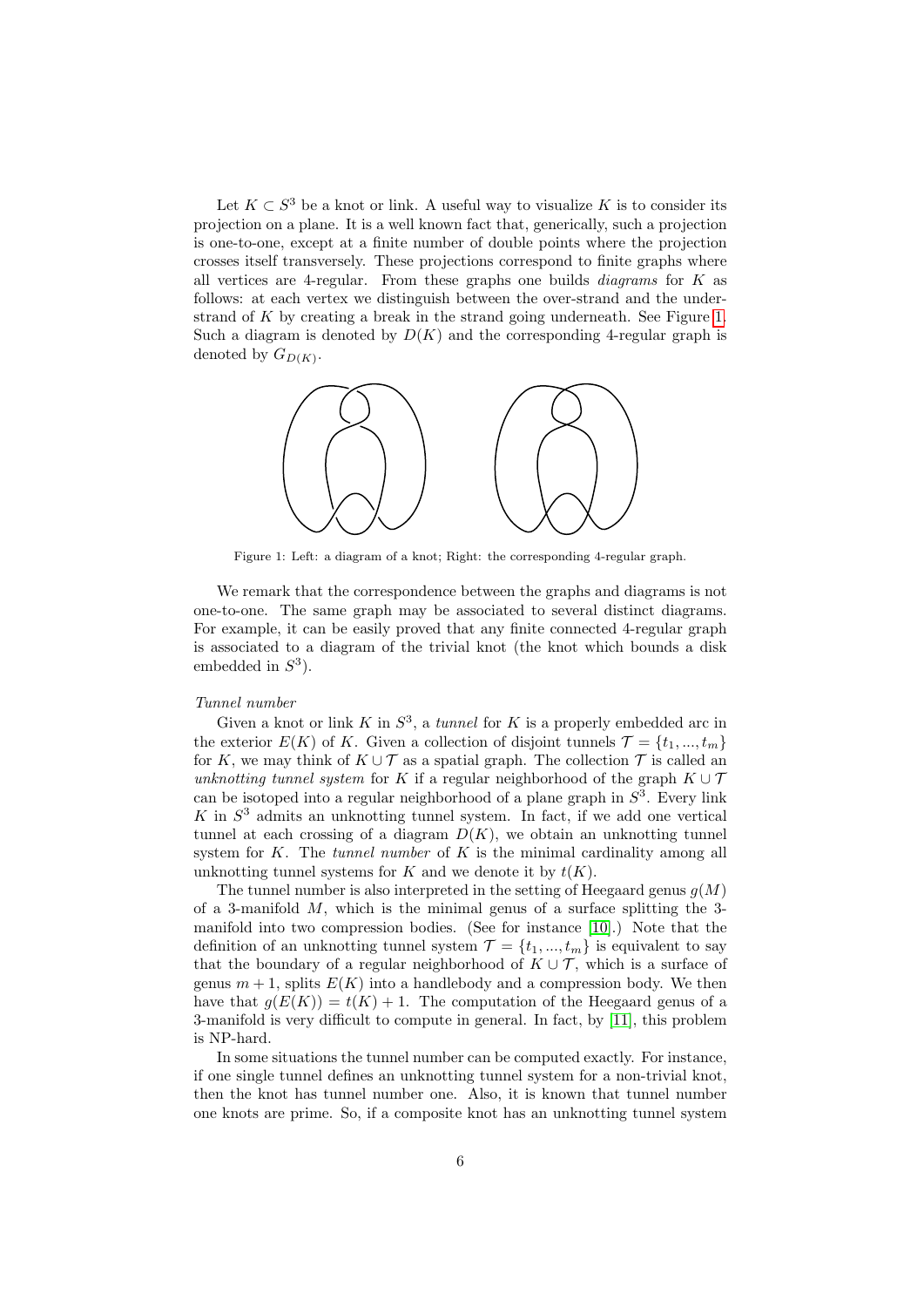<span id="page-6-1"></span>

| Crossing number                                                |  |          |               |   |     |    |     |     |      |
|----------------------------------------------------------------|--|----------|---------------|---|-----|----|-----|-----|------|
| $\text{hn}_{\text{cc}}(G) = \text{hn}_{\text{fc}}(G)$<br>$=$   |  | $\Omega$ | $\Omega$<br>υ | - | 1 ດ | 24 | 45  |     |      |
| $\text{hn}_{\text{cc}}(G) = \text{hn}_{\text{fc}}(G)$<br>$= 2$ |  |          |               |   |     | 25 | .20 |     | 1952 |
| $=\text{hn}_{\text{fc}}(G)$<br>$\text{hn}_{\text{cc}}(G)$<br>ച |  |          |               |   |     |    |     |     |      |
| total                                                          |  | $\Omega$ | ົ             | , |     | 49 | .65 | 552 |      |

Table 1: The number of prime knots K by crossing number and hull number of  $G = G_{D(K)}$ .

with two tunnels, then the tunnel number of the knot is 2. But determining if prime knots have tunnel number 2 or higher is a difficult task. In general, one works with upper bounds or lower bounds for the tunnel number. For instance, as observed above, the crossing number is an upper bound for the tunnel number, and, from the Heegaard splitting of the knot exterior, the rank of the fundamental group of the knot exterior is a lower bound for the tunnel number plus one. For links the tunnels necessarily have to connect the link components. Hence, its tunnel number is at least the number of components minus one. This lower bound can be used to determine the tunnel number of a link in case one finds an unknotting tunnel system with that cardinality, as in [\[12\]](#page-27-5). Also in [\[13\]](#page-27-6) the authors determine the tunnel number of a class of links by exploring the following upper bound: given a diagram  $D(K)$  of K, consider vertical arcs added at certain crossings (see figure [2](#page-6-0) below). What is the smallest unknotting tunnel system consisting of vertical arcs only? One of the results in [\[13\]](#page-27-6) shows that this is at most the hull number associated to the interval function  $I_{\text{fc}}$  of the graph  $G_{D(K)}$ . We conjecture that the tunnel number is also bounded above by  $hn_{cc}$ . In fact, we developed a computer program to compute the hull number and the face hull number of every prime knot up to 12 crossings, whose results are described in Table [1.](#page-6-1) For every one of these 2977 knot diagrams  $D(K)$ , we obtained  $\text{hn}_{cc}(G_{D(K)}) = \text{hn}_{fc}(G_{D(K)})$ .

Hence, finding good upper bounds for the hull number of  $G_{D(K)}$  would help us estimate  $t(K)$ .

<span id="page-6-0"></span>

Figure 2: Adding a vertical arc at a crossing  $v$  of the diagram.

#### 1.4. Relationship between hull number and tunnel number

The result of this subsection have appeared, in a more general setting, in [\[13\]](#page-27-6). We include it here for completeness.

<span id="page-6-2"></span>Remark 1.2. Suppose one starts to add vertical arcs and, at some point, there is a face f corresponding to one of the planar regions determined by the diagram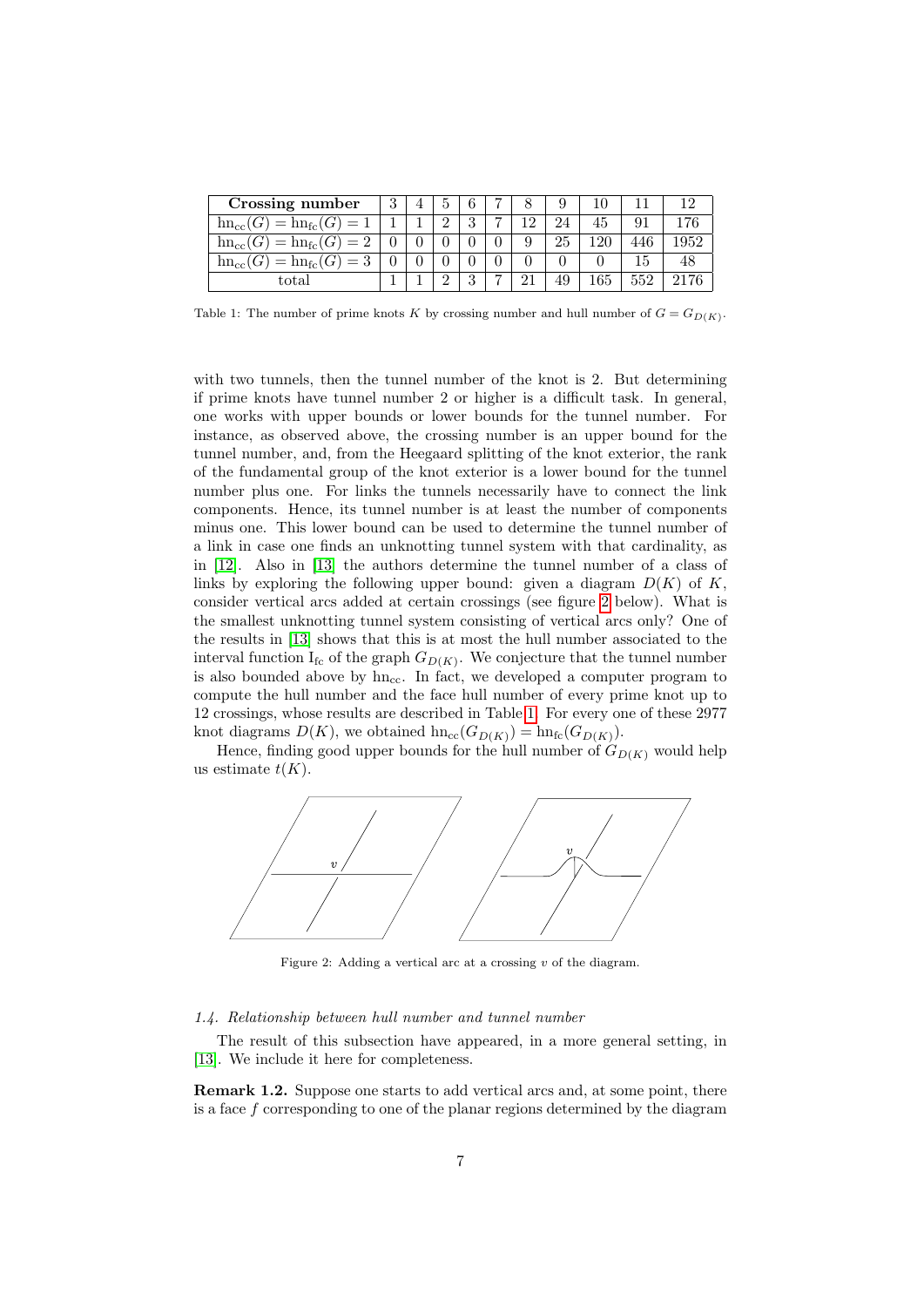<span id="page-7-0"></span> $D(K)$  such that all, except one, of the crossings of f has a vertical arc. Let v represent this crossing. Then the crossing v of f may be removed. Let  $K_1$  be the resulting 1-complex. This is described in Figure [3.](#page-7-0)



Figure 3: Removal of vertex

In the diagram  $D(K)$ , let f' be the face containing v, opposite to f. After v is removed, as above, the faces f and f' merge into a single face  $f_1$  of  $D(K_1)$ . If necessary, we may keep adding vertical arcs. Whenever this procedure yields a face in which all crossings, except one, have a vertical arc, then the remaining crossing can be removed.

In what follows, we restrict to minimal crossing diagrams of knots and links. Consider the 4-regular graph  $G_{D(K)}$  given by a diagram  $D(K)$  of a link K, i.e., just ignore over/under information on  $D(K)$ .

# <span id="page-7-1"></span>Theorem 1.3.  $t(K) \leq \text{hn}_{\text{fc}}(G_{D(K)})$ .

We thus wish to find good upper bounds for  $t(K)$  in terms of the *crossing* number of K. The proof of this theorem relies on Remark [1.2.](#page-6-2)

Let  $V_0$  be a subset of vertices in  $D(K)$  in which vertical arcs have been added. Let f be a face of  $D(K)$  and suppose that vertical arcs have been added in all, except one, vertices of  $f$ . In the link  $K$ , let  $v$  represent the remaining crossing of f, as in the remark. Consider the 1-complex  $K_1$  obtained by removing this crossing, according to the remark, and  $D(K_1)$  the planar graph associated to  $K_1$ .

<span id="page-7-2"></span>**Lemma 1.4.** Percolation in the graph  $D(K_1)$  is equivalent to the percolation in  $D(K)$ .

*Proof.* The vertex (crossing) v is removed from  $D(K)$ . Let  $f_1$  be the face of  $D(K_1)$  obtained by merging the faces f and f'. Then the vertices of  $f_1$  that do not have a vertical arc are exactly the vertices of  $f'$  that that do not have vertical arcs. Moreover, let  $g, g'$  be the faces of  $D(K)$  adjacent to v other than  $f, f'$ . These yield two faces  $g_1, g'_1$  in  $D(K_1)$ , respectively. As before, the vertices of  $g_1, g'_1$  that do not have a vertical arc are exactly those vertices of  $g, g'$  that  $\Box$ do not have a vertical arc.

*Proof of theorem [1.3.](#page-7-1)* The theorem will be proved by showing  $hn_{fc}(D(K))$  is an upper bound for the number of vertical arcs needed to make the resulting 1-complex planar. Assume  $V_0$  is a hull set for  $D(K)$ , i.e., coloring all vertices in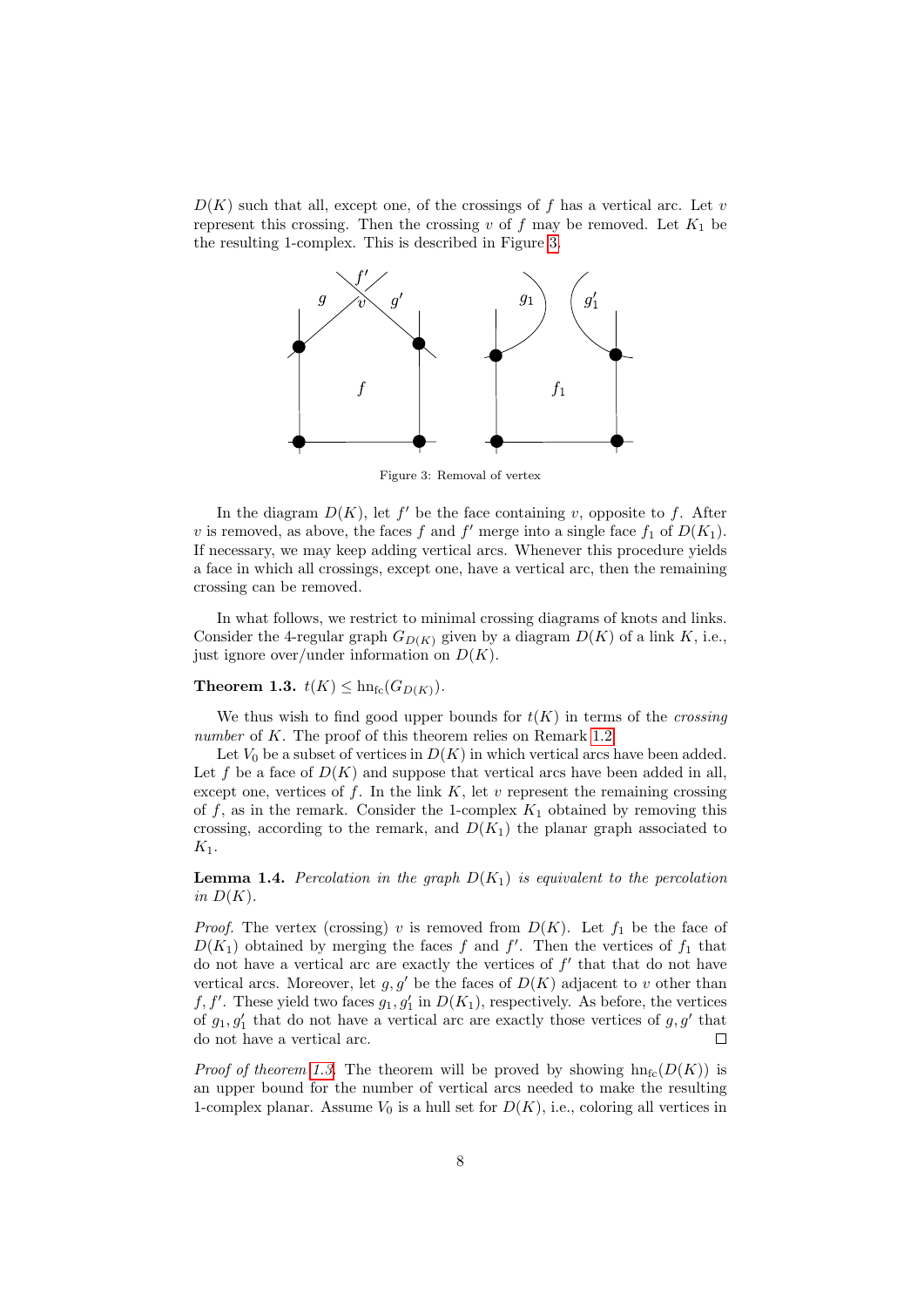$V_0$ , then it percolates to the whole graph  $D(K)$ . We relate the percolation rule to Remark [1.2.](#page-6-2)

Place one vertical arc at each crossing corresponding to the vertices of  $V_0$ . Let v be the first crossing to be removed in  $D(K)$ . Then it belongs to a face f in which all other vertices were previously colored. By Remark [1.2,](#page-6-2) the crossing corresponding to v may be removed. Let  $D(K_1)$  be the graph obtained by removing the crossing v. By Lemma [1.4,](#page-7-2) percolation in  $D(K)$  is equivalent to percolation in  $D(K_1)$ . Then  $V_0$  is a hull set for  $D(K_1)$  also. Inductively, repeat this process to the remaining vertices (crossings). We end up with a diagram  $D'$  of 1-complex  $K'$  in which there are no crossings, i.e.,  $K'$  is planar.

 $\Box$ 

### <span id="page-8-0"></span>1.5. Our Results

The main initial motivation for this work has been to find good upper bounds for the hull number of 4-regular planar graphs, which are loopless but not necessarily simple, in order to obtain better bounds for the tunnel number of links. At the beginning of our studies, we believed that a version of Theorem [1.3](#page-7-1) would also hold for  $\text{hn}_{cc}(G)$ . However, we have not been able to prove such a theorem and leave the following open question, whose positive answer would imply the desired result:

Question 1.5. Does  $hn_{fc}(G) \leq hn_{cc}(G)$  hold, for a 4-regular planar graph G?

In Section [3,](#page-14-0) we show that the  $\text{hn}_{cc}(G) \leq \frac{n(G)}{2}$  $\frac{G}{2}$ , whenever G is a 4-regular graph. Moreover, this is a tight bound.

It is worth mentioning that we have not been able to find a simple 4-regular planar graph attaining such bound. In fact, we believe that this could be improved to a third if  $G$  is a simple graph; hence we ask:

Question 1.6. What is the minimum c such that  $hn_{cc}(G) \leq c \cdot n$ , for all simple 4-regular planar graphs  $G$  on  $n$  vertices?

It is also worth mentioning that, in general, planar graphs may need as many as all the vertices to be contaminated. In fact, in Section [2,](#page-9-0) besides prooving some properties about co-convex sets that we use in several results, we show that  $hn_{cc}(G) = n(G)$  if, and only if G is a forest. We also show that if G is a chordal graph with p blocks, then  $\text{hn}_{\text{cc}}(G) = p + 1$ , and that  $\text{hn}_{\text{cc}}(G_{m \times n}) = m + n - 1$ .

Apart from the topological interest, the new graph convexity has an interest of its own. We recall the connection of our graph convexity to other previously known ones: the  $P_3$  and  $P_3^*$  convexities. Concerning the  $P_3$ -convexity, in [\[14\]](#page-27-7) the authors prove that computing the hull number is NP-complete in general, and they give polynomial results for chordal graphs and cographs. In [\[7\]](#page-27-0), the authors prove that computing the hull number in the  $P_3$ -convexity remains NP-hard even when restricted to subgraphs of the grid. It implies that it is NP-hard for bipartite planar graphs with bounded maximum degree. They also give a polynomial-time algorithm to compute  $\text{hn}_{\text{P}_3}(G)$ , for any  $P_4$ -sparse graph  $G$ . In addition, they introduce and investigate the  $P_3^*$ -convexity. Since in any triangle-free graph G we have that  $\text{hn}_{P_3}(G) = \text{hn}_{P_3^*}(G)$ , they deduce from the previous result that computing  $\text{hn}_{P_3^*}(G)$  is also NP-hard whenever G 3 is a planar bipartite bounded-degree graph. They also present a polynomialtime algorithm to compute  $\text{hn}_{\text{P}_3^*}(G)$ , for any  $P_4$ -sparse graph G. Furthermore,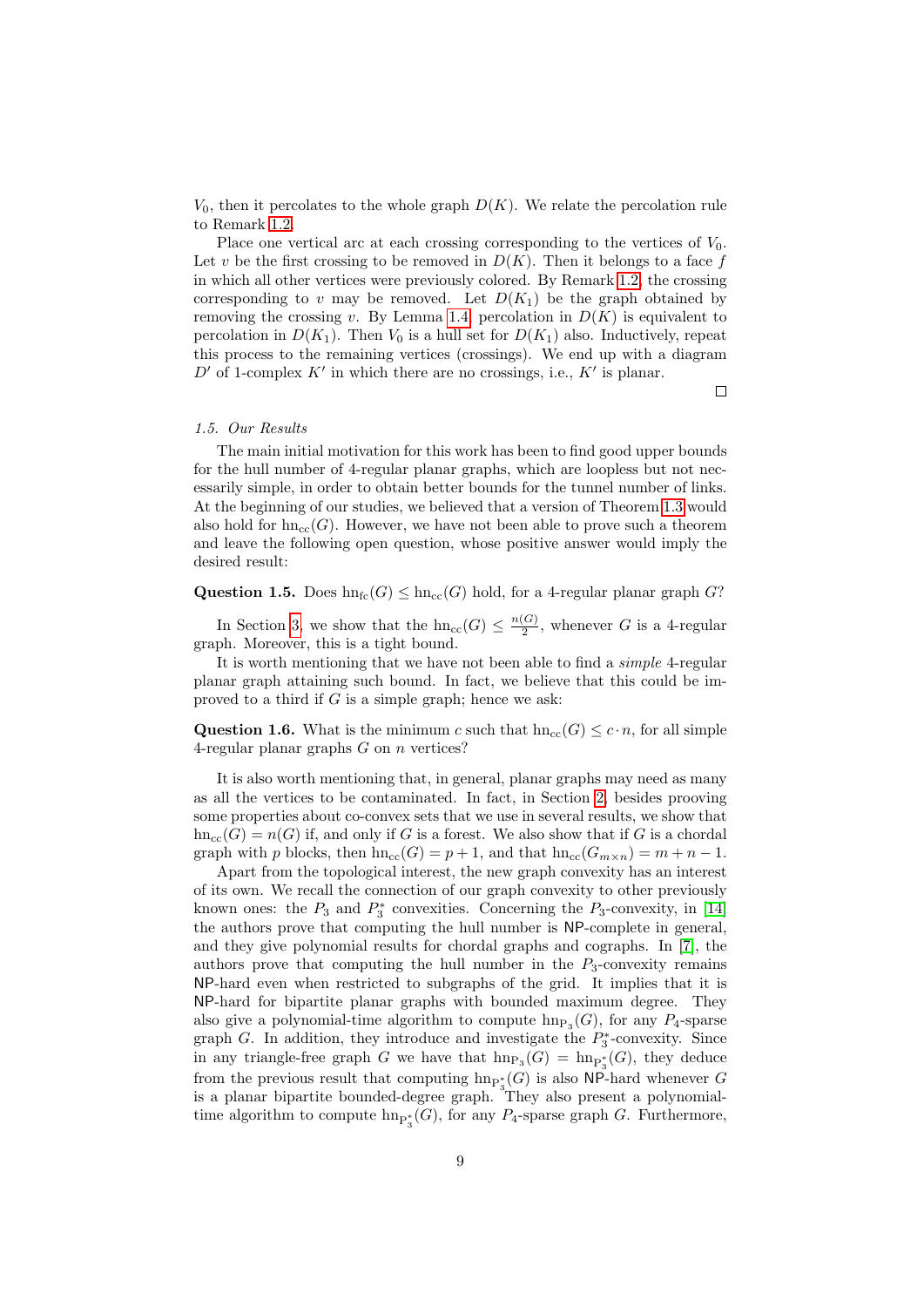<span id="page-9-1"></span>

| Graph class   | P3          | $\mathbf{P}_3^*$ | cycle conv. |
|---------------|-------------|------------------|-------------|
| chordal       |             | NP-complete      |             |
| $P_4$ -sparse |             |                  |             |
| bipartite     | NP-complete | NP-complete      |             |
| planar        | NP-complete | NP-complete      | NP-complete |

Table 2: The complexity of computing the hull number of G in the given convexities. In the table, P stands for polynomial, NP stands for NP-complete and "?" stands for open.

in [\[15\]](#page-27-8), the authors show the NP-hardness of computing  $\text{hn}_{\text{P}_3^*}(G)$ , for chordal graphs G.

A natural question is whether any of these results also apply to our convexity. In Section [4,](#page-19-0) we prove that computing  $hn_{cc}(G)$  is NP-complete even when G is a planar graph, and in Section [5](#page-24-0) we give a polynomial-time algorithm to compute the hull number in the cycle convexity of  $P_4$ -sparse graphs. Note that the previously mentioned equations that present in Section [2](#page-9-0) imply linear-time algorithms to compute the hull number of chordal graphs and grids. Table [2](#page-9-1) summarizes the known complexity results about the computation of hull number in the graph classes investigated so far in the cycle convexity.

In particular, our NP-completeness proof does not bound the maximum degree, which means that we do not know what is the complexity of computing  $h n_{cc}(G)$  when G is a 4-regular planar graph, our main class of interest. We therefore pose the following question:

**Question 1.7.** Let G be a 4-regular planar graph. Can one compute  $\text{hn}_{cc}(G)$ in polynomial time?

We mention that there is a work that has been prepared after this one, but published first, dealing with the parameter interval number in the Cycle Convexity [\[16\]](#page-27-9). An *interval set*  $S \subseteq V(G)$  is any subset that satisfies  $I_{cc}(S)$  =  $V(G)$ . The *interval number* of a graph G, denoted by  $in_{cc}(G)$ , is the minimum size of an interval set of G. They present several results on this parameter, giving bounds and as well as computational complexity results.

#### <span id="page-9-0"></span>2. Preliminaries

In this section, we present some general simple results about the hull number in the cycle convexity. We also use such results to determine the exact value of  $hn_{cc}(G)$ , whenever G is a simple chordal graph or a grid.

When dealing with the parameter hull number (in any graph convexity), the study of co-convex sets is extremely important as they determine the value of the hull number. The proposition below follows from the definitions.

<span id="page-9-2"></span>**Proposition 2.1.** Let G be a graph and let  $S, C \subseteq V(G)$  be such that  $C \cap S = \emptyset$ . If  $S$  is a co-convex set, then  $C$  is not a hull set of  $G$ .

Consequently, a hull set can be seen as a hitting-set (or transversal) of the family of co-convex sets of G. Given a graph  $G = (V, E)$ , by definition, one should notice that a subset  $S \subseteq V$  is co-convex in the cycle convexity if each vertex  $v \in S$  does not belong to a cycle C of G such that v is the unique vertex of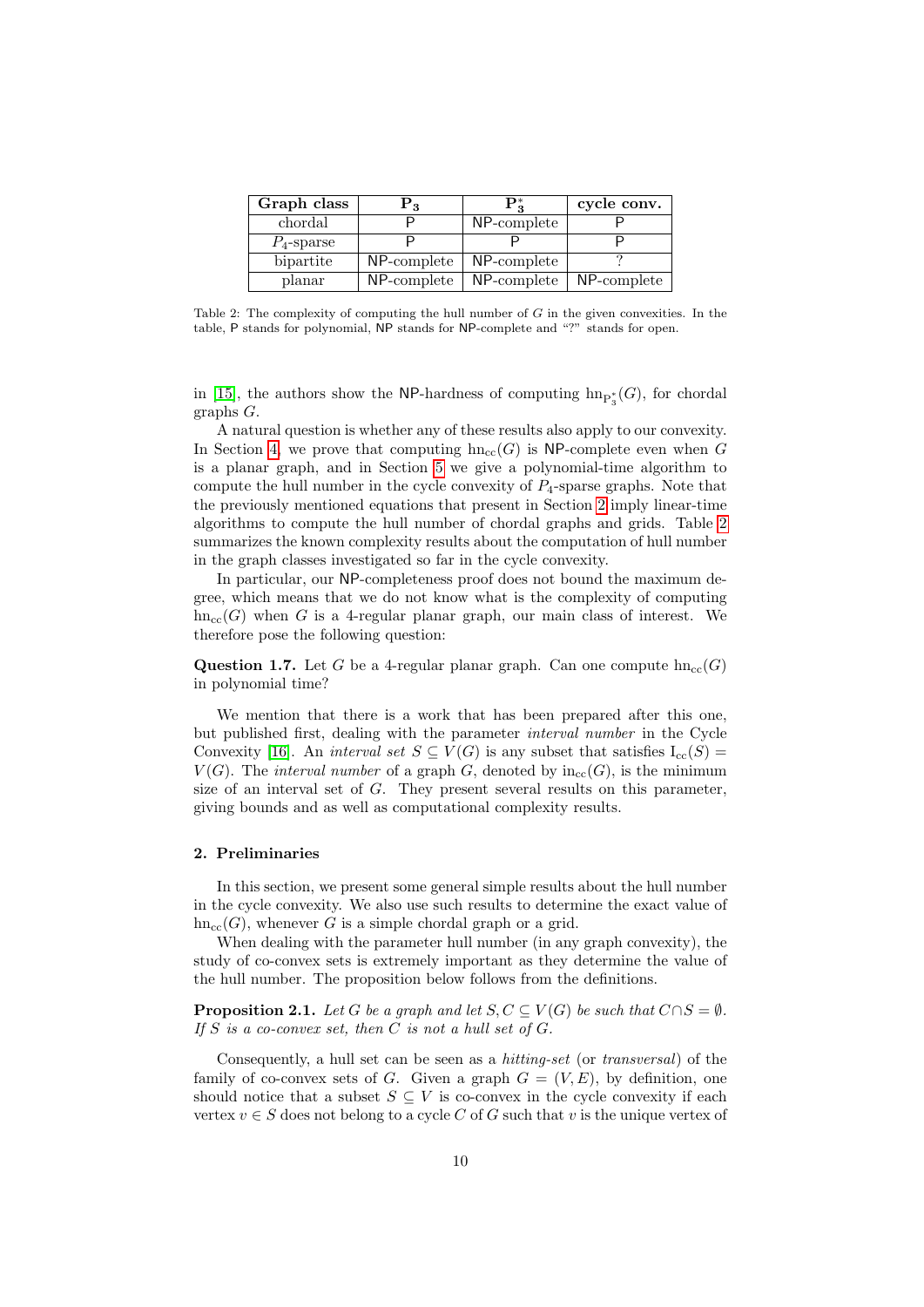$V(C) \cap S$ . Equivalently,  $S \subseteq V$  is co-convex in the cycle convexity if each vertex  $v \in S$  has at most one edge linking v to some vertex in a connected component of  $G[V \setminus S]$ . A particular case of co-convex sets is the one of singletons.

<span id="page-10-0"></span>**Proposition 2.2.** Given a graph  $G = (V, E)$  and  $v \in V$ , then  $\{v\}$  is a co-convex set in the cycle convexity if, and only if, v lies in no cycle of G.

*Proof.* Suppose first, by contradiction, that  $\{v\}$  is co-convex and that G has a cycle C containing v. By hypothesis,  $V \setminus \{v\}$  should be convex, i.e.  $I_{cc}(V \setminus \{v\}) =$  $V \setminus \{v\}$ . However, due to the cycle  $C, v \in I_{cc}(V \setminus \{v\})$ , a contradiction.

On the other hand, suppose that  $v$  lies in no cycle of  $G$ . Consequently,  $v$ cannot have two edges to a same connected component of  $G - v$ . Thus,  $\{v\}$  is co-convex.  $\Box$ 

<span id="page-10-1"></span>**Proposition 2.3.** Let G be a graph and  $w \in V(G)$ . Then, every minimum hull set S of G must contain w if, and only if,  $\{w\}$  is a co-convex set of G.

*Proof.* We already argued that if  $\{w\}$  is a co-convex set of G, then  $w \in S$ , for any (minimum) hull set  $S$  of  $G$ . It just remains to prove the converse.

Let us prove, by the contrapositive, that if  $\{w\}$  is not a co-convex set of G, then there exists a minimum hull set  $S'$  of G that does not contain w. Thus, suppose that  $\{w\}$  is not a co-convex set of G. If no minimum hull set of G contains  $w$ , we have nothing to prove. Thus, let  $S$  be a minimum hull set of  $G$ such that  $w \in S$ . We shall construct a hull set S' of G such that  $w \notin S'$  and  $|S'| = |S| = \text{hn}_{cc}(G).$ 

Since S is a minimum hull set of G, Hull( $S \setminus \{w\}$ ) does not contain all the vertices of G. In particular, we observe that  $w \notin Hull(S \setminus \{w\})$ , as otherwise  $S \setminus \{w\}$  would be a smaller hull set of G. Moreover,  $Hull(S \setminus \{w\}) \neq V(G) \setminus \{w\}$ as  $\{w\}$  is not co-convex and, again,  $S \setminus \{w\}$  would be a smaller hull set of G. Consequently, there exist a vertex  $w' \neq w$  such that  $\{w, w'\} \cap Hull(S \setminus \{w\}) = \emptyset$ .

Intuitively, at least one vertex  $w'$  of G depend on w to be included in  $Hull(S)$ . Let us chose a first  $w'$  to be included in  $Hull(S)$  thanks to w. Formally, let k be the smallest positive integer satisfying the following property: there is a vertex  $w' \in V(G)$  such that  $w' \in I_{\text{cc}}^k(S) \setminus I_{\text{cc}}^{k-1}(S), w'$  is the unique vertex of a cycle C that does not belong to  $I_{cc}^{k-1}(S)$  and  $w \in V(C)$ . By the previous remarks, note that such  $k$  must exist.

Let  $S' = (S \setminus \{w\}) \cup \{w'\}$ . By the minimality of k, note that  $I_{cc}^{k-1}(S \setminus \{w\}) =$  $I_{cc}^{k-1}(S) \setminus \{w\}$ . In particular, w and w' are the only vertices of  $V(C)$  that do not belong to  $I_{cc}^{k-1}(S \setminus \{w\})$ . Since we add w' to S', note that  $w \in I_{cc}^{k}(S')$  and thus  $Hull(S) = Hull(S')$ . This implies that S' is a minimum hull set of G that does not contain w. Г

We shall use Propositions [2.2](#page-10-0) and [2.3](#page-10-1) to deduce our main result in Section [3.](#page-14-0) Let us first use them to deduce simpler facts regarding co-convex sets with a single vertex.

<span id="page-10-2"></span>**Corollary 2.4.** Given a graph  $G = (V, E)$  and  $v \in V$  such that v lies in no cycle of G, then  $h n_{cc}(G) = h n_{cc}(G - v) + 1$ .

*Proof.* Let  $H = G - v$ . First, let  $S_H$  be a minimum hull set of H. Let  $S =$  $S_H \cup \{v\}$ . Since H is a subgraph of G and  $S_H$  is a hull set of H, note that  $V(G)\setminus \{v\} \subseteq \text{Hull}(S)$ . Consequently,  $\text{hn}_{cc}(G) \leq |S| = |S_H| + 1 = \text{hn}_{cc}(G-v) + 1$ .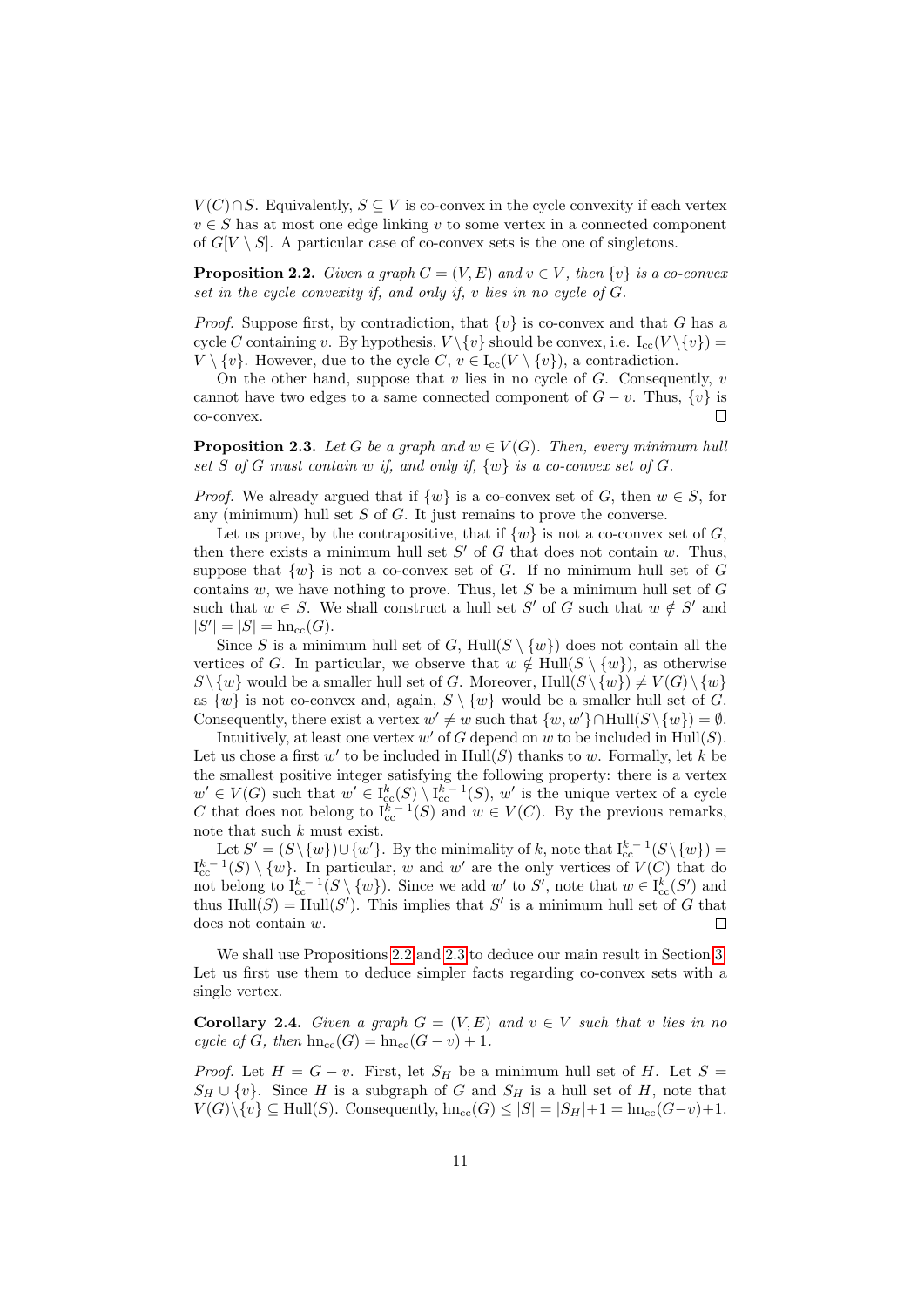On the other hand, let  $S_G$  be a minimum hull set of G. By Proposition [2.2,](#page-10-0) note that  $\{v\}$  is co-convex and thus  $v \in S_G$ . We claim that  $S = S_G \setminus \{v\}$  is a hull set of  $H$ . In fact, since v belongs to no cycle of  $G$ , no vertex is contaminated thanks to a cycle containing v. Consequently,  $\text{Hull}(S_G) = \text{Hull}(S_G \setminus \{v\}) \cup \{v\}.$ Then, S is a hull set of H and then  $\text{hn}_{cc}(H) \leq |S| = |S_G| - 1 = \text{hn}_{cc}(G) - 1.$   $\Box$ 

Corollary [2.4](#page-10-2) can be used in an algorithm to compute  $\text{hn}_{cc}(G)$  by iteratively removing co-convex sets with a single vertex. We use this idea in Section [5.](#page-24-0)

Propositions [2.2](#page-10-0) and [2.3](#page-10-1) also allow us to characterize graphs G satisfying  $hn_{cc}(G) = n(G).$ 

**Corollary 2.5.** Let G be a graph. Then,  $hn_{cc}(G) = n(G)$  if, and only if, G is a forest.

*Proof.* Suppose first that G has a cycle C. Then, for any  $w \in V(C)$  we have that  $\{w\}$  is not co-convex. Thus, by Proposition [2.3,](#page-10-1) we deduce that there exists a minimum hull set of G that does not contain w, i.e.  $hn_{cc}(G) < n(G)$ .

In case G has no cycles, Proposition [2.2](#page-10-0) implies that  $\{v\}$  is co-convex, for each  $v \in V(G)$ . Consequently, each vertex  $v \in V(G)$  must belong to any hull set of G. П

In the other extreme, it is straightforward to prove that:

<span id="page-11-1"></span>**Proposition 2.6.** If G is a simple graph and K is a clique of G with at least two vertices, then  $K \subseteq I_{cc}(\{u, v\})$ , for any  $u, v \in K$ . In particular,  $hn_{cc}(K_n)$  $\min\{2, n\}.$ 

These simple results on trees and complete graphs can be generalized to chordal graphs as we show in the sequel.

<span id="page-11-0"></span>**Lemma 2.7.** Let  $G$  be a connected simple graph,  $u$  be a cut-vertex of  $G$ , and C be the vertex set of some component of  $G-u$ . Also, let  $G_1 = G[C \cup \{u\}]$  and  $G_2 = G - C$ . Then,

 $h n_{cc}(G_1) + h n_{cc}(G_2) - 1 \leq h n_{cc}(G) \leq h n_{cc}(G_1) + h n_{cc}(G_2).$ 

*Proof.* First of all, observe that the vertex set of any cycle of  $G$  is included either in  $V(G_1)$  or in  $V(G_2)$  (u is the unique vertex in  $V(G_1) \cap V(G_2)$  and G has no loops as it is simple). To proof the upper bound, it suffices then to observe that the union of hull sets of  $G_1$  and  $G_2$  is a hull set of  $G$ .

For the lower bound, consider a minimum hull set S of G and denote  $(V(G_i) \cap$  $S \setminus \{u\}$  by  $S_i$ , for  $i \in \{1,2\}$ . First, note that  $S_i \cup \{u\}$  is a hull set of  $G_i$ , for each  $i \in \{1,2\}$ . This means that  $\text{hn}_{\text{cc}}(G_i) \leq |S_i| + 1$ , for each  $i \in \{1,2\}$ . We consider two cases.

First suppose that  $u \notin Hull(S_i)$ , for both for  $i = 1$  and  $i = 2$ . Since S is a hull set of G and any cycle of G is included either in  $G_1$  or in  $G_2$ , we deduce that  $u \in S$ . In this case, note that  $\text{hn}_{\text{cc}}(G) = |S| = 1 + |S_1| + |S_2| \ge$  $hn_{\rm cc}(G_1) + hn_{\rm cc}(G_2) - 1.$ 

Suppose then w.l.o.g. that  $u \in Hull(S_1)$ . Then,  $u \notin S$  as otherwise  $S \setminus \{u\}$ would be a smaller hull set of  $G$ . Also, note that  $S_1$  must be a minimum hull set of  $G_1$ , i.e.,  $|S_1| = \text{hn}_{cc}(G_1)$ . In fact, observe that if S' is a hull set of  $G_1$ , then  $S' \cup S_2$  is a hull set of G. Thus, the existence of a smaller hull set  $S'_1$ of  $G_1$  such that  $|S'_1| < |S_1|$  would contradict the minimality of S. Then, we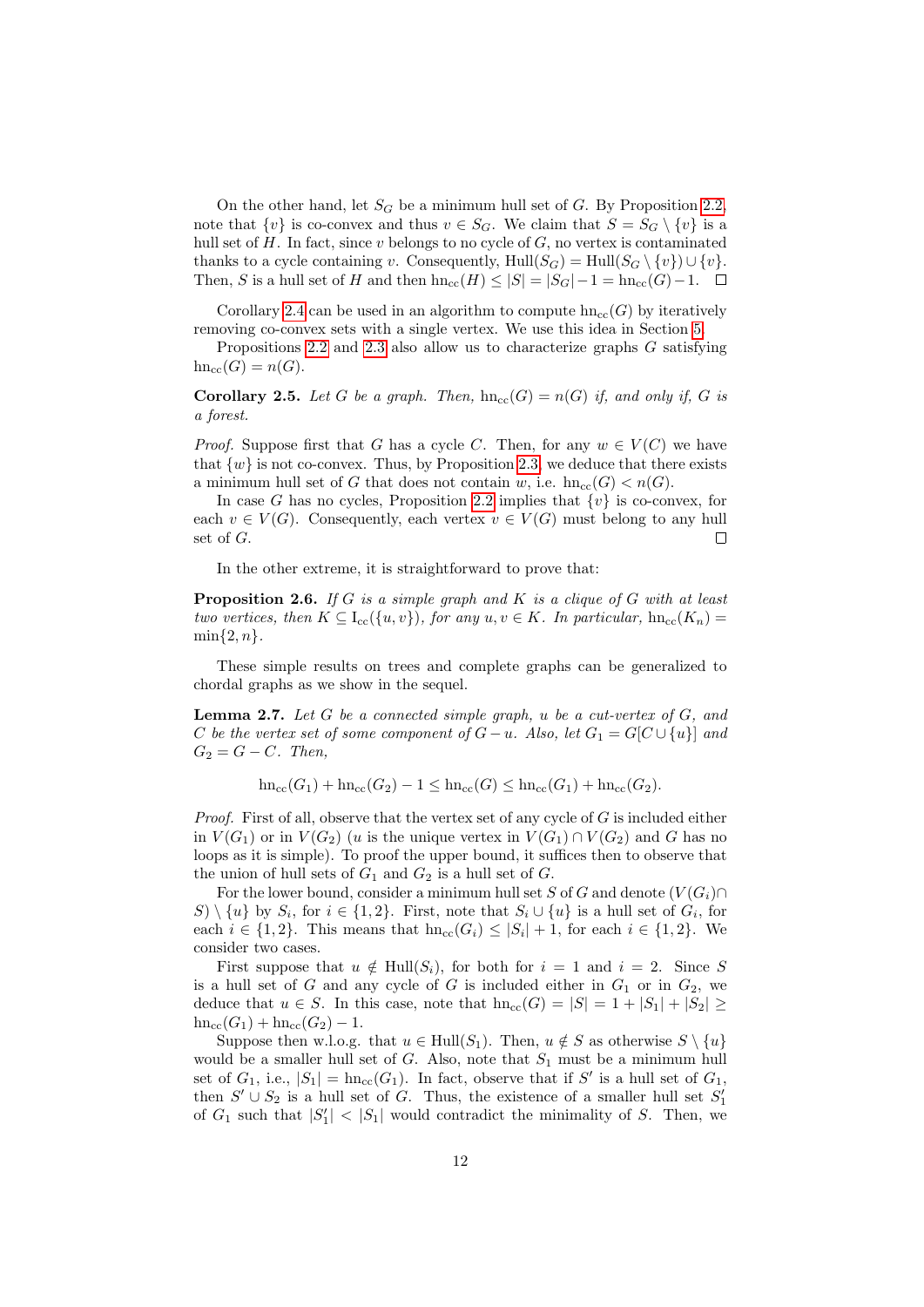deduce that  $hn_{cc}(G) = |S| = |S_1| + |S_2| \geq hn_{cc}(G_1) + hn_{cc}(G_2) - 1$  (recall that  $|S_2| \geq \text{hn}_{\text{cc}}(G_2) - 1$ . П

<span id="page-12-0"></span>**Corollary 2.8.** If G is a connected simple graph on  $n \geq 2$  vertices with p blocks, then  $\text{hn}_{\text{cc}}(G) \geq p + 1$ .

*Proof.* We prove by induction on the number of blocks of G. If  $p = 1$ , the corollary holds trivially since  $n \geq 2$  and G has no multiple edges (i.e. no singleton can be a hull set of  $G$ ).

Suppose now that the statement holds for every connected simple graph  $G'$ with less than p blocks and let G be a connected simple graph with  $p \geq 2$ blocks. Let  $G_1$  be a leaf block of G connected to the rest of the graph  $G$  by the cut-vertex u. Let  $G_2 = G - V(G_1 - u)$ . Note that the number of blocks in  $G_2$ equals  $p-1$ . By induction hypothesis, we then get hn<sub>cc</sub>( $G_2$ ) ≥ p. The corollary follows by Lemma [2.7](#page-11-0) and the fact that  $hn_{cc}(G_1) \geq 2$ .  $\Box$ 

**Theorem 2.9.** If G is a connected simple chordal graph on  $n > 2$  vertices with p blocks, then  $h n_{\text{cc}}(G) = p + 1$ .

*Proof.* We construct a hull-set of G of size  $p+1$ , and equality follows by Corol-lary [2.8.](#page-12-0) In [\[14\]](#page-27-7), the authors prove that if  $H$  is a 2-connected chordal graph, then  $\{u, v\}$  is a hull-set in the  $P_3$  convexity of H for any  $uv \in E(H)$ . Note that, since  $\{u, v\}$  is initially connected, after each application of  $I_{cc}$  the obtained set is still connected. This implies that:  $(*)$   $\{u, v\}$  is a also a convex hull in the cycle convexity, for every edge  $uv \in E(G)$ , when G is a 2-connected chordal graph. This is also used below when G is not 2-connected.

Let  $T$  be the block-cutpoint tree of  $G$ , and root  $T$  at a leaf  $r$ . We say that the level of a vertex  $v \in V(T)$  is its distance to r in T. Note that a vertex  $b \in V(T)$  corresponding to a block B must be at an even level, and we also say that the level of the block  $B$  is the same of  $b$ . For two blocks  $B_1$  and  $B_2$  sharing a cut-vertex x, we say that  $B_1$  is the *parent* of  $B_2$  if the level of  $B_1$  is equal to the level of  $B_2$  minus two, and we call x the root of  $B_2$ .

Let  $B_r$  be the leaf-block corresponding to the root r and having  $x_r$  as unique cut-vertex. We add  $x_r$  to S and we also arbitrarily choose one neighbor of  $x_r$ in  $B_r$  to add to S. Then, for each block B distinct from  $B_r$ , let x be the root of B and choose a neighbor of x in B to add to S. Note that we have chosen exactly  $p + 1$  vertices. It remains to prove that S is a hull set of G.

Since  $B_r$  is 2-connected and  $x_r, v \in S$  for some  $v \in N(x_r) \cap B_r$ , by  $(*)$  we get that  $V(B_r) \subseteq I_{cc}(S)$ . Suppose then that, for each block B at level  $2(k-1)$ , we have that  $V(B) \subseteq I_{cc}^k(B)$ ,  $k \geq 1$ . Let B be a block at level 2k. By hypothesis, the root x of B belongs to  $I_{cc}^k(S)$ , and since we chose a neighbor of x in B to add to S, by (\*) we deduce that  $V(B) \subseteq I_{cc}^{k+1}(S)$ . Since the graph is finite, it follows that  $S$  is a hull set of  $G$ , as we wanted to prove. Г

Another graph class that we can present an explicit formula to compute the hull number in the cycle convexity is the one of grids. Let us first analyse the structure of co-convex sets in this class.

Let  $G = G_{m \times n}$  be a grid. We say that a subset  $S \subseteq V(G)$  is *boxed* if every connected component of G[S] is also a grid. Let us define  $L_i = \{(i, j) | j \in$  $\{1, \ldots, n\}$  to be the *i*-th row of  $G_{m \times n}$  and  $C_i = \{(i, j) | i \in \{1, \ldots, m\}\}$  to be its j-th column.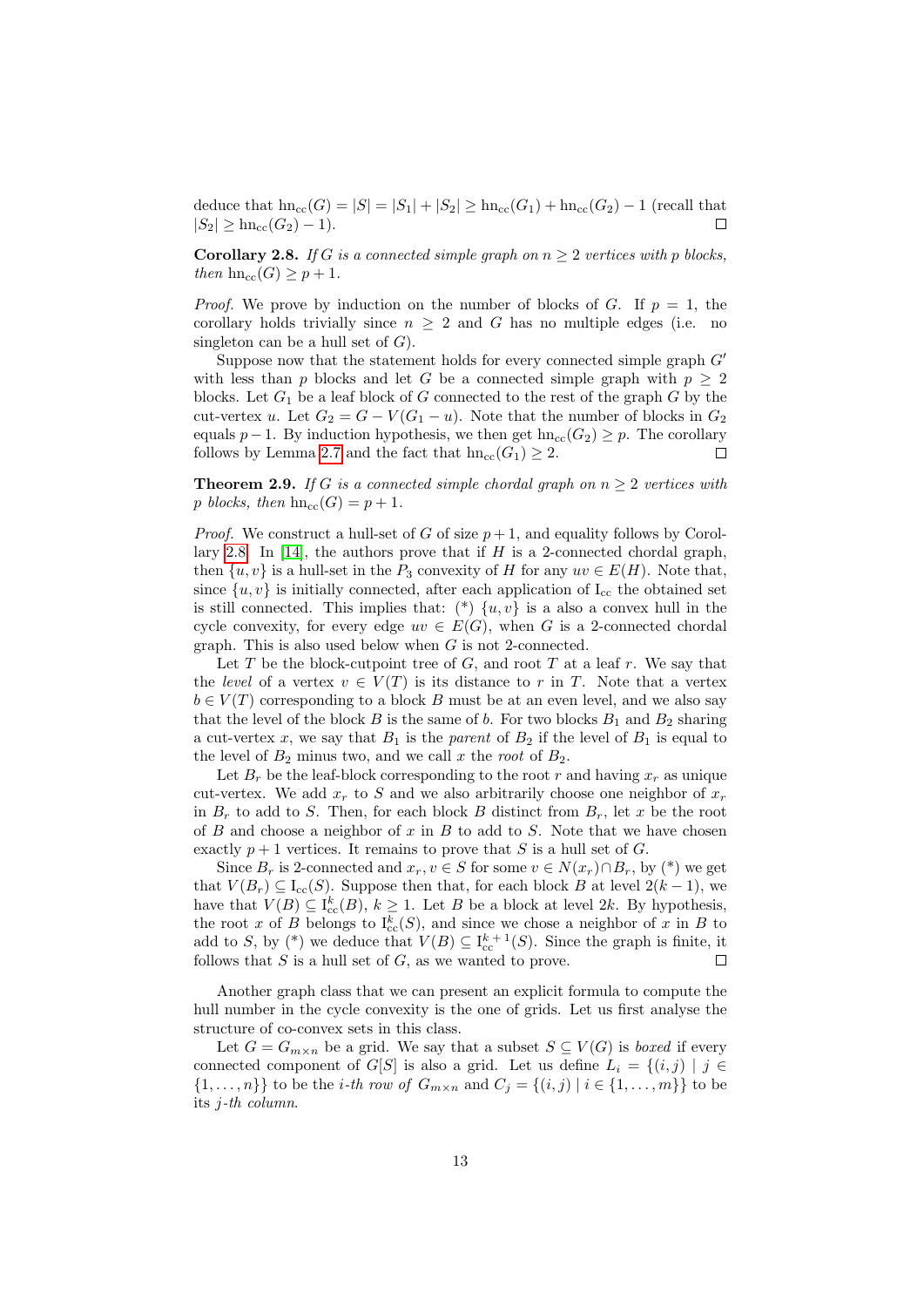<span id="page-13-0"></span>**Proposition 2.10.** Let  $G = G_{m \times n}$  be a grid.  $S \subseteq V(G)$  is convex if, and only if, S is boxed.

*Proof.* Suppose first that S is convex. Let C be a connected component of  $G[S]$ . As a single vertex is considered to be a grid, we get that if  $C$  is not a grid, then G must have four vertices  $(i, j), (i + 1, j), (i, j + 1)$  and  $(i + 1, j + 1)$  such that exactly one of them, say  $(i, j)$  does not belong to C. However, note that these four vertices form a cycle, thus  $(i, j)$  should belong to S (and thus to C), since S is convex, a contradiction.

On the other hand, suppose that  $S$  is boxed. Let  $C$  be a connected component of G[S]. Note that no vertex in  $V(G) \setminus V(C)$  has two distinct neighbors in C. Consequently,  $I_{cc}(S) = S$ , i.e. S is convex. г

Thus, observe that each co-convex set S of a grid  $G = G_{m \times n}$  is obtained from G by the removal of a boxed subset  $V(G) \setminus S$ .

Corollary 2.11. Each line and each column of  $G_{m \times n}$  is a co-convex set.

*Proof.* It follows directly from Proposition [2.10](#page-13-0) as  $V(G_{m\times n})\backslash L_i$  and  $V(G_{m\times n})\backslash L_i$  $C_j$  are boxed sets, for every  $i \in \{1, \ldots, m\}$  and every  $j \in \{1, \ldots, n\}.$ 

Although we know how to describe precisely the (co-)convex sets of a grid, in order to determine the precise value of its hull number one might struggle to prove a lower bound by using such co-convex sets. We use a similar approach as the folklore one to compute the hull number of grids in the  $P_3$ -convexity that uses the notion of perimeter.

The idea is to consider the grid  $G_{m \times n}$  as being the graph representation of the spaces on a chessboard  $H$ , i.e. each vertex of G represents a space in  $H$ and two vertices are adjacent if the spaces share a boundary. In what follows, we treat the grid as a plane graph, i.e., when considering the grid, we are also assuming a drawing in the plane.

Given a plane graph G with face set  $F = F(G)$ , the dual of G is the plane graph  $G^* = (F, E^*)$  where  $ff' \in E^*$  if and only if there exists  $e \in E(G)$  such that f is the face in one side of e and  $f'$  is the other (note that f and f' might be the same, in which case we create loops in  $G^*$ ). Observe that there is a bijection between  $E(G^*)$  and  $E(G)$ . Hence, given  $e \in E(G)$ , we denote by  $e^*$ the edge of  $G^*$  related to e. Similarly, given an edge  $e \in (G^*)$ , we denote by  $e^*$ the edge of  $G$  related to  $e$ .

Now, let H be an  $(m+1) \times (n+1)$  grid and G be its weak dual, i.e the graph obtained from the dual graph  $G^*$  by the removal of the vertex corresponding to the outer face of G. Observe that G is the  $m \times n$  grid. Given a subset of edges  $X \subseteq E(G)$ , we denote by  $E^*(X)$  the set of corresponding edges  $\{e^* \in E(H) \mid$  $e \in X$ . Given a subset of vertices  $S \subseteq V(G)$ , we also define the *boundary of* S, denoted by  $B(S)$ , as the set edges of H that bounds S. More formally,  $B(S)$ is the set of edges that belong to some face of  $H - E(G[S])$  that contains some vertex of S. The *perimeter of* S is then defined as  $per(S) = |B(S)|$ .

For instance, if S contains a single vertex, then  $per(S) = 4$ , and if  $S = V(G)$ . then the perimeter of  $S$  is equal to the number of edges in the outer face of  $G$ , i.e.  $per(S) = 2m + 2n$ . The following is the key lemma.

<span id="page-13-1"></span>**Lemma 2.12.** Let H be an  $(m + 1) \times (n + 1)$  grid, G be its weak dual and  $S \subseteq V(G)$ . Then,  $per(\mathrm{I}_{cc}(S)) \leq per(S)$  and  $per(\mathrm{Hull}(S)) \leq per(S) - 2c$ , where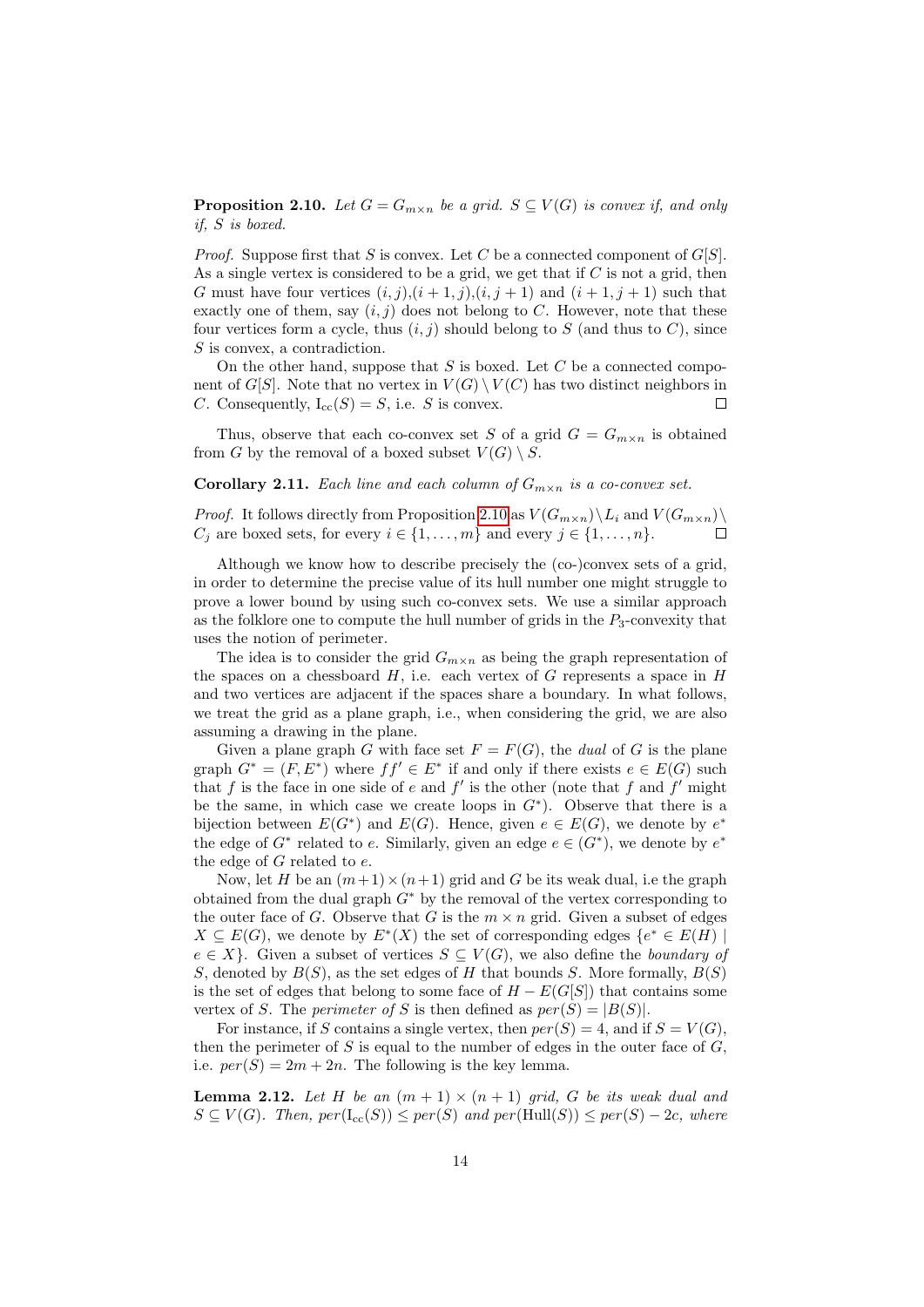c is the number of components of  $G[S]$  minus the number of components of  $G[\text{Hull}(S)]$ .

*Proof.* If  $I_{cc}(S) = S$ , then there is nothing to prove. So suppose otherwise and write  $I_{cc}(S) \setminus S$  as  $\{v_1, \ldots, v_p\}$ . We prove the first part by induction on p. Suppose it holds for  $\ell - 1$ , i.e., that  $per(S') \leq per(S)$ , where  $S' = S \cup \bigcup_{i=1}^{\ell-1} \{v_i\}$ , and let  $x, y \in S$  be neighbors of  $v_{\ell}$  in a same connected component of  $G[S]$ . Let  $X = E(G[S])$ , and note that each connected component of  $G[S]$  is contained in the same face of  $H - E^*(X)$ . Indeed, if  $uv \in E(G[S])$ , then by removing the edge related to uv from  $H$ , we are merging the faces of  $H$  related to u and v. Note also that, because  $v_{\ell} \notin S'$ , none of the edges related ot its incident edges is removed when computing the perimeter of  $S'$ , which means that  $v_{\ell}$  is not inside the boundary of S', and that  $xv_\ell$  and  $yv_\ell$  are counted in  $per(S')$ . Now, let  $S'' = S' \cup \{v_\ell\}$ . We get that the edges related to  $xv_\ell, yv_\ell$  are within  $E^*(E(G[S''])$  and hence are not in  $B(S'')$ . Therefore, we lose at least two edges in the boundary, and gain at most two edges, namely when the other two neighbors of  $v_{\ell}$  are not in S'. Finally, note that if  $v_{\ell}$  has at least 3 neighbors in  $S'$ , then the perimeter decreases by at least two, since we will have that at least 3 edges incident in  $v_{\ell}$  are in the boundary of  $S'$ , and at most 1 is in the boundary of  $S''$ . Because the only way to connect the components of  $G[S]$  in the hull of S is if that happens at least c times, the second part of the lemma follows.  $\Box$ 

We are now ready to prove our theorem.

**Theorem 2.13.** Let G be a  $m \times n$  grid. Then,  $hn_{cc}(G) = m + n - 1$ .

*Proof.* First, note that if  $S$  contains the first row and first column of vertices, then Hull(S) =  $V(G)$ ; hence  $hn_{cc}(G) \leq m + n - 1$ . To prove that this is also a lower bound, first we compute the maximum perimeter of a subset S. Let  $X = E(G[S])$  and  $\delta(S)$  denote the set of all edges incident to S. Observe that the edges in the boundary of S are exactly the edges in  $E^*(\delta(S))$  that are not in  $E^*(X)$ . Applying also Lemma [2.12,](#page-13-1) and letting c be the number of components of  $S$ , we get that, if  $S$  is a hull set of  $G$ , then:

$$
per(Hull(S)) \le (4|S| - 2|E^*(X)|) - 2(c - 1)
$$
  
= 4|S| - 2|E(G[S])| - 2c + 2  

$$
\le 4|S| - 2(|S| - c) - 2c + 2
$$
  
= 2|S| + 2.

Now, since  $per(V(G)) = 2m + 2n$ , we know that if S is a hull set of G, then

$$
2|S| + 2 \geq per(Hull(S)) = per(V(G)) = 2m + 2n.
$$

We then get  $|S| \geq m + n - 1$ , as we wanted to prove.

### $\Box$

# <span id="page-14-0"></span>3. Upper Bound for 4-Regular Planar Graphs

The idea to prove such bound is to iteratively apply operations in the input graph G that ensure at each step the properties: the vertex set is reduced by at least two vertices; the size of a minimum hull set decreases by at at most one; the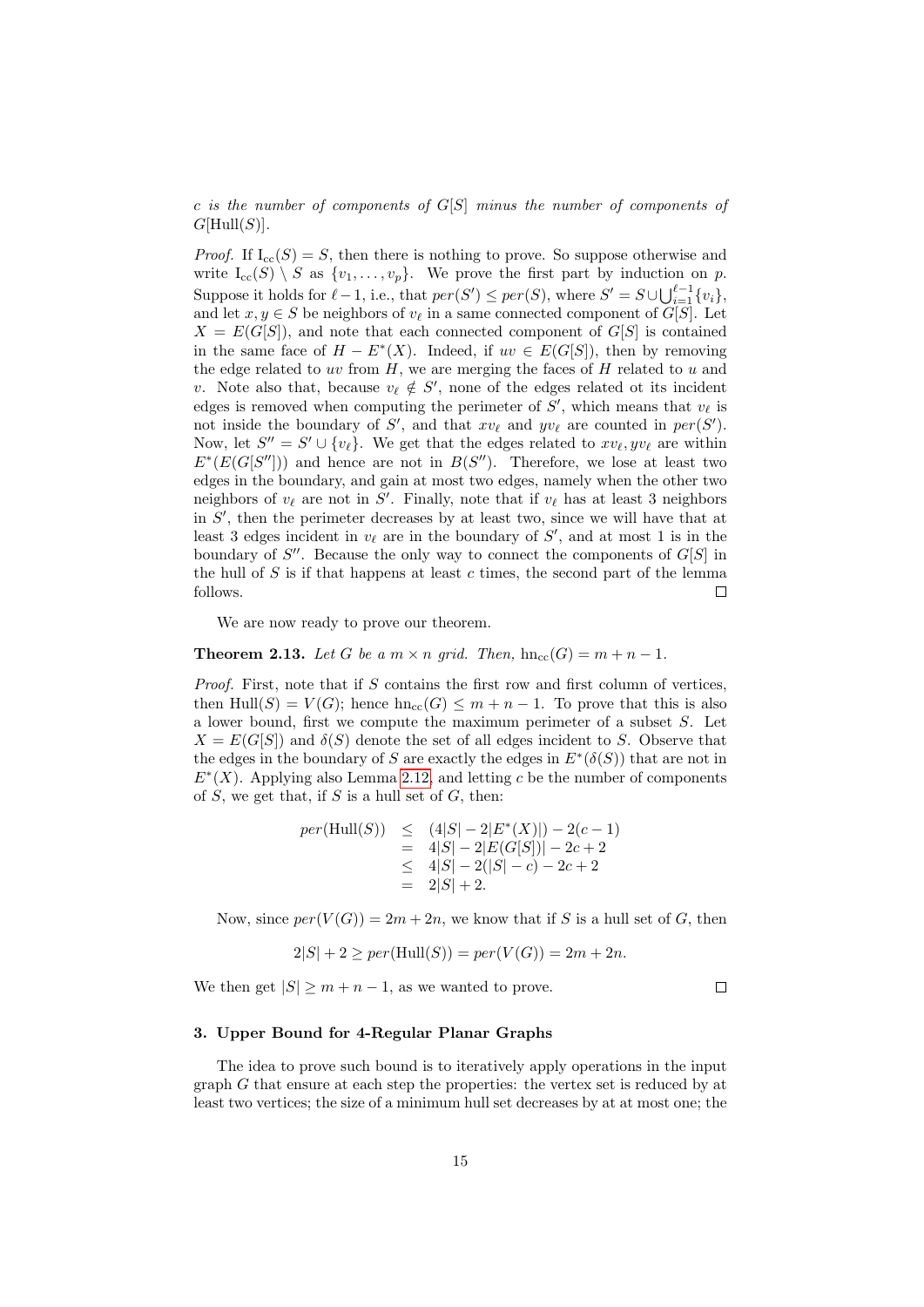operations maintain the properties of being 4-regular and planar; if no operation can be applied, then the obtained graph  $G'$  satisfies  $h n_{cc}(G') = \frac{1}{2}n(G')$ .

The main result of this section concerns 4-regular planar graphs, but our first lemma actually hold for any 4-regular graph.

Let  $G$  be any 4-regular graph. Let us introduce the reduction operations.

- M4 Let uv be such that  $\mu(uv) = 4$ . Since G is 4-regular, note that G has component with vertex set  $\{u, v\}$ . Unless  $V(G) = \{u, v\}$ , remove u and v from G.
- M2 Let  $H$  be a component of the subgraph of  $G$  containing exactly the edges of multiplicity 2. Because G is 4-regular and  $\mu(uv) = 2$  for every  $uv \in E(H)$ , we get that  $H$  is either a cycle or a path. In case it is a cycle, note that it is a component of  $G$ . Remove all vertices in  $V(H)$  from  $G$ . In case H is a path between vertices u and v such that  $N_{G-H}(u) = \{x, x'\}$  and  $N_{G-H}(v) = \{y, y'\}.$  Then add edges  $xx'$  and  $yy'$  (see Figure [4\)](#page-15-0).

<span id="page-15-0"></span>

Figure 4: Operation M2 in case H is a path (if H is a cycle, we just remove  $V(H)$ ).

M3 Let  $uv \in E(G)$  be such that  $\mu(uv) = 3$ . Also let  $x \in N(u) \setminus \{v\}$  and  $y \in N(v) \setminus \{u\}$ . If  $x \neq y$ , remove vertices u and v and add edge xy to G (see Figure [5\)](#page-15-1). Otherwise, let  $N(x) \setminus \{u, v\} = \{z, z'\}.$  Remove vertices  $u, v, x$  and add edge  $zz'$  (see Figure [6\)](#page-15-2).

<span id="page-15-2"></span><span id="page-15-1"></span>

Figure 5: Operation M3 when  $x \neq y$ .



Figure 6: Operation M3 when  $x = y$ .

T Let  $T = (x, y, z)$  be any cycle of length 3 in G, and let  $N_{G \setminus T}(x) = \{x_1, x_2\},\$  $N_{G\setminus T}(y) = \{y_1, y_2\}$ , and  $N_{G\setminus T}(z) = \{z_1, z_2\}$ . Remove  $V(T)$  from G, add an edge  $x_1x_2$ , a vertex w and edges  $wy_1, wy_2, wz_1, wz_2$  to G (see Figure [7\)](#page-16-0).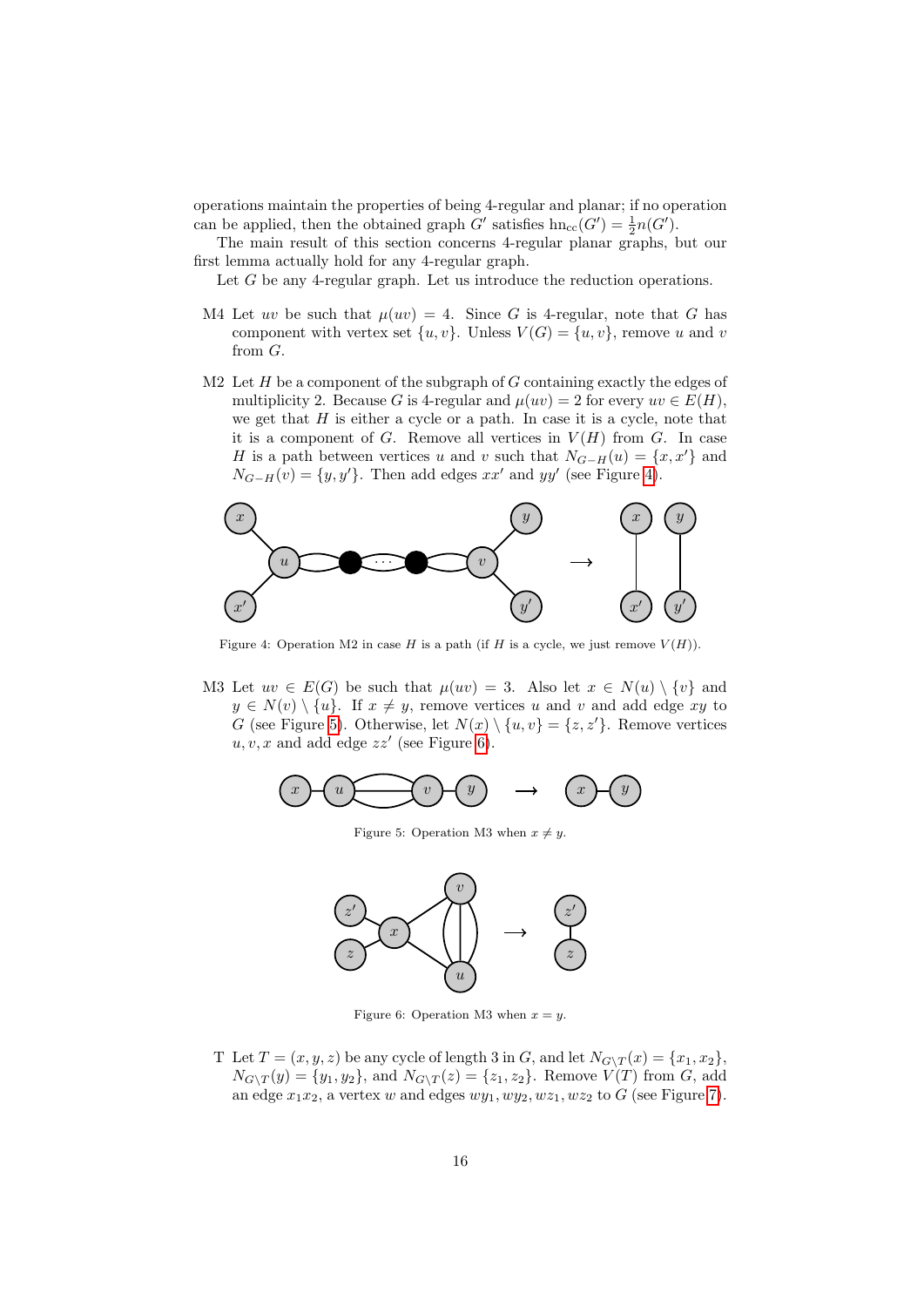<span id="page-16-0"></span>

Figure 7: Operation T.

<span id="page-16-1"></span>**Lemma 3.1.** Let G be a 4-regular graph and F a graph obtained from G by the application of one of the operations  $M<sub>4</sub>$ ,  $M<sub>2</sub>$ ,  $M<sub>3</sub>$  or T. Then, F is 4-regular and  $\text{hn}_{\text{cc}}(G) \leq \text{hn}_{\text{cc}}(F) + 1$ .

Proof. In this proof, for all the cases, we use the same notation to vertices and components as in the definitions of the corresponding operations.

Note that all operations preserve the property of being 4-regular. Consequently, we just prove the upper bound on  $\text{hn}_{cc}(G)$ . Thus, let S be a minimum hull set of F. We analyse the cases below.

Consider first that operation M4 was applied on edge  $uv \in E(G)$  to obtain F. Let  $S' = S \cup \{u\}$ . Since S is a hull set of H, note that  $V(F) \subseteq Hull(S')$ . Moreover, due to the multiple edges linking u and v, we get that  $v \in I_{cc}(S') \subseteq$ Hull(S'). Consequently, S' is a hull set of G and  $\text{hn}_{cc}(G) \leq |S'| = |S| + 1 =$  $hn_{cc}(F) + 1.$ 

Suppose now that  $F$  is obtained from  $G$  by operation M2. In case the component  $H$  corresponds to a cycle, let  $u$  be an arbitrary vertex in that cycle. Otherwise, let it be an endpoint of  $H$  as in the definition of M2. Again, let  $S' = S \cup \{u\}$ . Since H only has multiple edges and  $u \in S'$ , note that  $V(H) \subseteq$ Hull(S'). In case H is a cycle, it is a component of G and  $V(G) \setminus V(H) \subseteq$  $\text{Hull}(S) \subseteq \text{Hull}(S')$ . Consequently, S' is a hull set of G and thus  $\text{hn}_{\text{cc}}(G) \leq$  $h n_{cc}(F) + 1$ . Suppose now that F is obtained by applying M2 on G, by considering that the removed subgraph  $H$  is a path. Note that any cycle in  $F$  that uses the edge  $xx'$  (resp.  $yy'$ ) has a corresponding cycle in G containing the path  $(x, u, x')$  (resp.  $(y, v, y')$ ). Consequently, since S is a hull set of F and  $\{u, v\} \subseteq V(H) \subseteq Hull(S'),$  we deduce that S' is a hull set of G.

The case in which  $F$  is obtained from  $G$  by an application of operation M3 is similar to the previous one. In both cases, we consider  $S' = S \cup \{u\}$ . Note that if  $x \neq y$ , then  $v \in Hull(S')$  because of the multiplicity of edge uv. And if  $x = y$ (see Figure [5\)](#page-15-1), we have that  $\{x, v, u\} \in Hull(S')$  due to the fact that  $u \in S'$  and that any cycle in  $F$  using the edge  $zz'$  has a corresponding one in  $G$  passing through x. Thus, in both cases, S' is a hull set of G, and  $\text{hn}_{cc}(G) \leq \text{hn}_{cc}(F) + 1$ .

Finally, suppose that  $F$  is obtained by applying operation  $T$  on a triangle  $(x, y, z)$ . Let us first argue that the new vertex  $w \in V(F)$  must lie in some cycle of  $F$ . If not, then observe that  $w$  must have four distinct neighbors and any two neighbors of w must belong to distinct connected components of  $F - w$ . Since F is 4-regular, note that each of these four connected components of  $F - w$  has exactly one vertex with degree three (the neighbor of  $w$ ) and all the other vertices have degree four, contradicting the fact that the sum of degrees of vertices in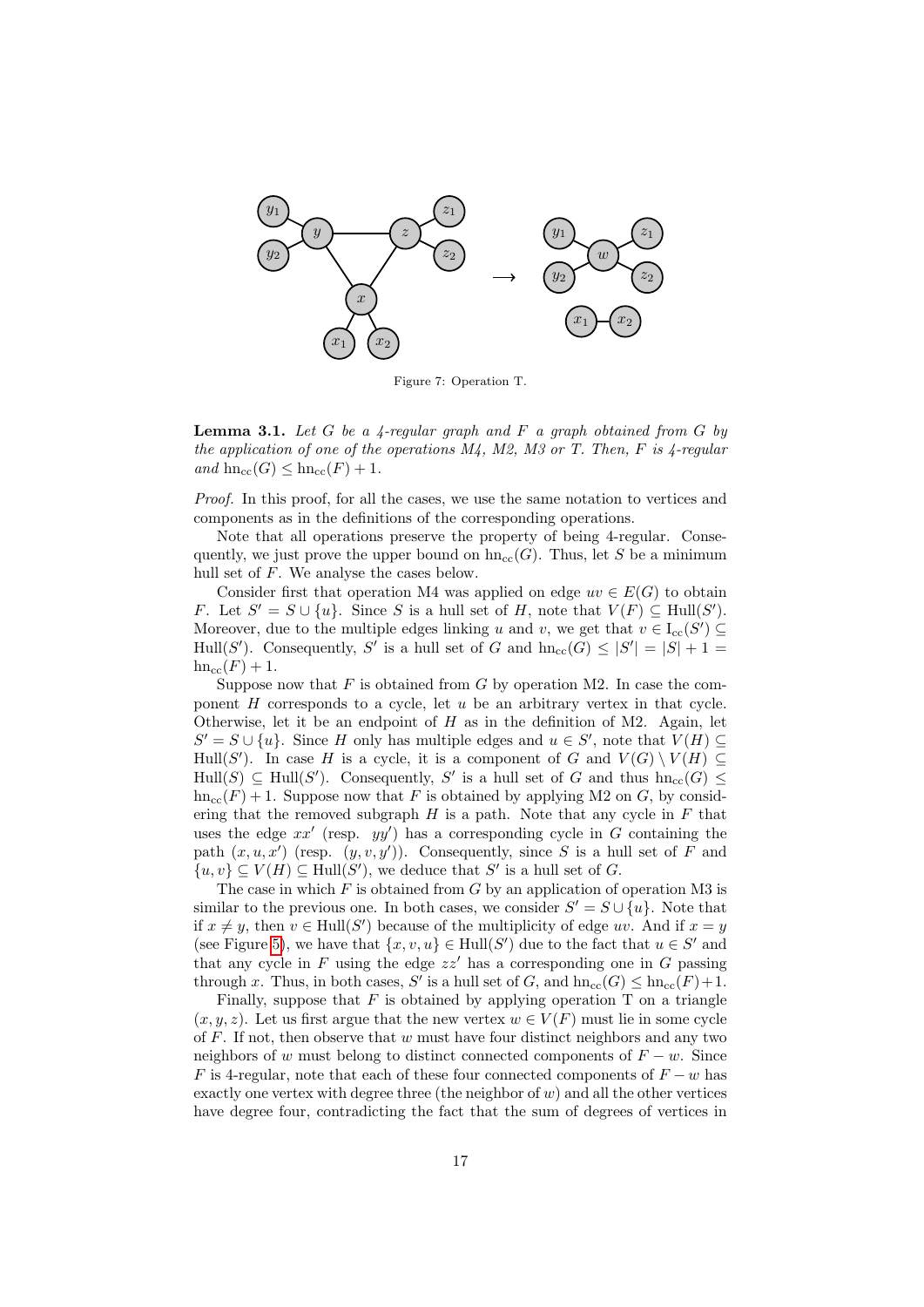each connected component must be even. Therefore, by Proposition [2.2,](#page-10-0) we get that  $\{w\}$  is not a co-convex set of F, and by Proposition [2.3,](#page-10-1) we can suppose, w.l.o.g., that S is a minimum hull set of F such that  $w \notin S$ .

Before we proceed, observe that any cycle in F containing vertices  $w, y_1, y_2$ ,  $z_1, z_2, x_1$  and  $x_2$  has a corresponding one in G such that: if the cycle contains the path  $(y_1, w, y_2)$  (resp.  $(z_1, w, z_2)$ ) we just replace w by y (resp. z); if it contains a path  $(y_i, w, z_j)$ , for some  $i, j \in \{1, 2\}$  then we replace w in the path by  $(y, z)$ ; and if it uses the edge  $x_1x_2$ , then we add x to such cycle to obtain a corresponding one in G.

Recall that  $w \notin S$ , and let  $k \geq 1$  be the step in which w is contaminated by S in F. It means that there exists a cycle C in F such that  $C - w \subseteq I_{cc}^{k-1}(S)$ . Let  $u$  and  $v$  be the neighbors of  $w$  in  $C$ , and let  $C'$  denote the corresponding cycle in  $G$  obtained as in the previous paragraph. We analyse two cases by considering whether  $w$  is contaminated by  $S$  in  $F$  either before or after  $x_1$  and  $x_2$ . In both cases, by adding one of the vertices  $\{x, y, z\}$  to S, we obtain a hull set S' of G, thus satisfying that  $\text{hn}_{cc}(G) \leq |S'| = |S| + 1 = \text{hn}_{cc}(F) + 1$ .

• Neither  $x_1$  nor  $x_2$  is contaminated by S in F up to step  $k-1$ : this implies that  $C' \setminus \{y, z\} \subseteq I_{cc}^{k-1}(S)$ . If  $\{u, v\} = \{y_1, y_2\}$ , let  $S' = S \cup \{z\}$ , and if  $\{u, v\} = \{z_1, z_2\}$ , let  $S' = S \cup \{y\}$ . Observe that in the former case, we get that  $C'$  is a cycle containing y and not z, which implies that  $y \in I_{\text{cc}}^{k}(S)$ . A similar argument holds for the latter case, thus giving us that  $\{y, z\} \subseteq I_{cc}^k(S')$ . And if  $\{u, v\} = \{y_i, z_j\}$  for some  $i, j \in \{1, 2\}$ , let  $S' = S \cup \{y\}$  (we could also add z instead). Because C' in this case is a cycle containing both y and z, and  $C' \setminus \{z\} \subseteq I_{cc}^{k-1}(S')$ , we again get that  $\{y, z\} \subseteq I_{\text{cc}}^k(S').$ 

Therefore we also get  $x \in I_{cc}^{k+1}(S')$ . Since S is a hull set of F, and because the vertices in the triangle  $(x, y, z)$  can be used in the cycles of G corresponding to the cycles in  $F$  as we previously mentioned, we get that  $S^\prime$  is a hull set of  $G.$ 

•  $x_1$  is contaminated by S in F at step  $p_1 \leq k-1$ : if  $x_2$  is also contaminated by S in F before w, then note that  $x \in I_{cc}^k(S)$ . Consequently, we can chose  $S'$  as in the previous case and a similar argument holds. Thus, consider that  $x_2$  is contaminated at step  $p_2 \geq k$ .

Since  $w, x_2 \notin I_{cc}^{k-1}(S)$ , observe that the vertices contaminated by S in F are also contaminated by the same subset S in G up to step  $k - 1$ . If the cycle C (used to contaminate w) does not contain  $x_1$ , then again we chose  $S'$  as in the previous case and a similar argument holds.

Otherwise, let  $S' = S \cup \{x\}$ . Recall that the unique vertex of C that does not belong to  $I_{cc}^{k-1}(S)$  is w. Note that C is composed of two  $w, x_1$ paths  $P_1$  and  $P_2$  and suppose that  $u \in V(P_1)$  and  $v \in V(P_2)$ . Suppose that  $u = y_1$  (the other cases are similar). If we replace  $P_1$  by the path  $(y_1, y, x, x_1)$ , note that we obtain a cycle C' such that y is the unique vertex of C' that might not belong to  $I_{cc}^{k-1}(S')$ . Consequently,  $y \in I_{cc}^{k}(S')$ and  $z \in I_{cc}^{k+1}(S')$ . Again, since S is a hull set of F, we may use the corresponding cycles to deduce that  $S'$  is a hull set of  $G$ .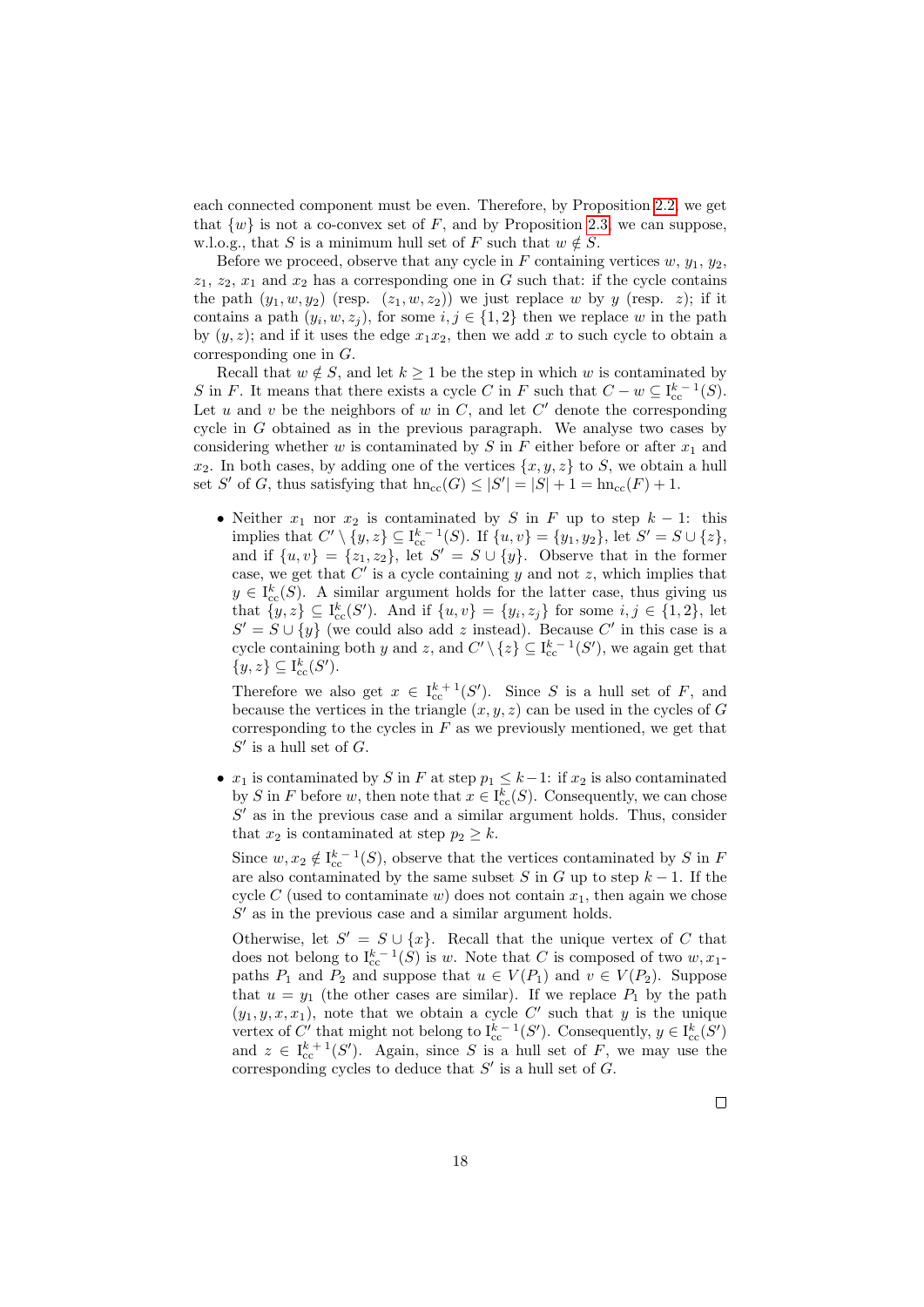Now suppose that G is a 4-regular plane graph. Let  $G'$  be obtained from G by exhaustively applying operations M4, M2, M3, and T, with this priority order. It means that, at each step, we just apply M2 if M4 cannot be applied; we just apply M3 if M4 and M2 cannot be applied; and we just apply T if M4,  $M2$  and  $M3$  cannot be applied. Because G is finite and since each operation decreases the number of vertices of the obtained graph, we get that this process finishes. We call  $G'$  a reduction graph of G and we say that G can be reduced to  $G'$ .

# <span id="page-18-0"></span>**Lemma 3.2.** Let G be a  $\frac{1}{4}$ -regular plane graph and G' be its reduction graph. Then,  $G'$  is the 4-regular graph on two vertices.

Proof. First, note that operations M4, M2, M3 and T not only preserve the property of being 4-regular, as claimed in Lemma [3.1,](#page-16-1) but also planarity. While this can be easily verified for operations M4, M2 and M3, the case of operation T is a bit less trivial if the triangle  $(x, y, z)$  is not a face of G. However, note that operation T can be seen as we first contract the edges  $yz$ ,  $x_1x$  and  $x_2x$  and then we remove multiple edges that might appear. Thus, operation T constructs a minor of G, which must be planar since planar graphs are minor-closed. So,  $G'$  is a planar 4-regular graph.

Note also that, unless  $G'$  has exactly two vertices (because of operation M4),  $G'$  cannot have any edges of multiplicity bigger than 1, as otherwise we could apply operations M4, M2 or M3. Moreover,  $G'$  cannot have any cycle of length three, as otherwise we could still apply operation  $T$ . Consequently, note that any planar embedding of  $G'$  has no face of degree two or three.

We also argue that these operations cannot create loops, i.e. that any planar embedding of  $G'$  cannot have faces of degree one. Recall that we start from a loopless graph G. Operation M4 clearly does not create any loop, since it does not add any edges. Note that operation M2 adds edges  $xx'$  and  $yy'$  that cannot be loops because, otherwise,  $ux$  or  $vy$  would have multiplicity two and, therefore, they should also be in H. The case of applying operation M3, when  $x = y$  is the only case in which we could have added a loop within this operation, but then we note that  $z \neq z'$  as, otherwise, xz would be an edge of multiplicity two and we should apply M2 instead, because of the priority order. A similar argument is applied to see that  $x_1x_2$  is not a loop in operation T.

We then get that either  $G'$  has exactly two vertices linked by an edge of multiplicity four or it must be a simple 4-regular planar graph with no cycles of length three. Let us argue that the latter case may not happen due to Euler's Equation.

By contradiction, suppose that the reduction graph  $G'$  is a simple 4-regular planar graph having no cycles of length three. Let  $C$  be a planar embedding of a connected component of  $G'$ . Consequently, note that  $C$  is a connected simple 4-regular plane graph having no face of degree three.

So, let  $n = |V(C)|$ ,  $m = |E(C)|$ , f denote the number of faces of C, and let  $f_i$  denote the number of faces of degree i in C. Since C is 4-regular, we have that  $4n = \sum_{v \in V(C)} d(v) = 2m$ . Then, we can use Euler's Equation and the fact that  $C$  has no faces of degree one, two or three, to deduce that:

$$
n + f - m = 2 \Rightarrow n = f - 2 = \left(\sum_{i \ge 1} f_i\right) - 2 = \left(\sum_{i \ge 4} f_i\right) - 2.
$$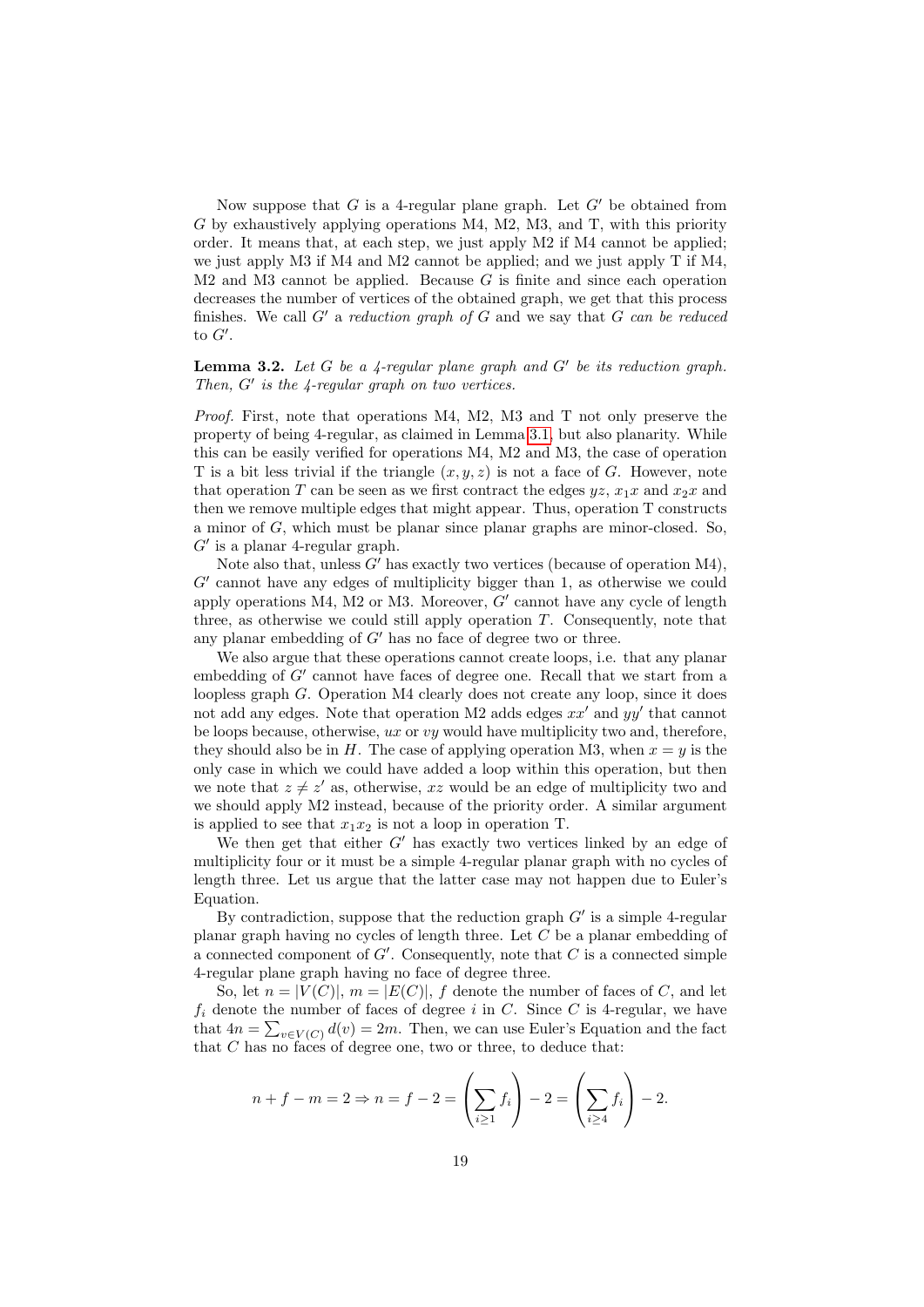Since each edge is counted twice when summing up the degrees of faces of C, we can use the previous equation to deduce that:

$$
\sum_{i \ge 4} (i \cdot f_i) = 2m = 4n = 4 \left( \sum_{i \ge 4} f_i \right) - 8.
$$

This is a contradiction as:

$$
\sum_{i\geq 4} (i \cdot f_i) > 4 \left( \sum_{i\geq 4} f_i \right) - 8.
$$

 $\Box$ 

We are now ready to present our main result.

<span id="page-19-1"></span>**Theorem 3.3.** If G is a 4-regular planar graph, then:

$$
\text{hn}_{\text{cc}}(G) \le \frac{1}{2}|V(G)|.
$$

Furthermore, this bound is tight.

Proof. By Lemma [3.1,](#page-16-1) whenever we apply one of the operations M4, M2, M3 or T, we decrease the vertex set of the input graph by at least two units, while the value of the hull number of the obtained graph decreases by at most one unit. Since, by Lemma [3.2,](#page-18-0) the reduction graph of  $G$  is the 4-regular graph on two vertices  $G'$  and  $hn(G') = 1$ , the upper bound follows. The bound is attained when G has exactly two vertices, for instance.  $\Box$ 

One should notice that, by analysing all cases in Lemma [3.1,](#page-16-1) one can actually build a hull set of  $G$  from a hull set of its reduction  $G'$ .

Let us finally present a more general (asymptotically) tight example to such bound (see Figure [8\)](#page-20-0). It consists of the graph  $G_k$ , for an integer  $k \geq 2$ , obtained from two disjoint cycles of length k,  $(u_1, \ldots, u_k)$  and  $(v_1, \ldots, v_k)$ , by adding edges of multiplicity two  $u_i v_i$  for each  $i \in \{1, ..., k\}$ . Let S be a minimum hull set of  $G_k$ . We shall prove that  $|S| = \text{hn}_{cc}(G_k) = k - 1$ . Let us first prove that  $|S| \geq k-1$ . Note that if  $|S| < k-1$ , by the pigeonhole principle there exist  $i, j \in \{1, ..., k\}$  such that  $\{u_i, v_i, u_j, v_j\} \cap S = \emptyset$ . Let  $X = \{u_i, v_i, u_j, v_j\}$ . Note that  $X$  is a co-convex set of  $G$  as  $G$  has no cycle such that the unique vertex not in  $V(G) \setminus X$  is in X. This contradicts the fact that S is a hull set of  $G_k$ . On the other hand, one can easily check that  $\{u_i \mid i \in \{1, ..., k-1\}\}\$ is a hull set of  $G_k$ . Therefore, we deduce that:

$$
\frac{\text{hn}_{\text{cc}}(G_k)}{n(G_k)} = \frac{\text{hn}_{\text{cc}}(G_k)}{2k} = \frac{k-1}{2k} \to \frac{1}{2}
$$

as  $k \to +\infty$ .

### <span id="page-19-0"></span>4. NP-Completeness

Let us formally define the decision version of the problem we study: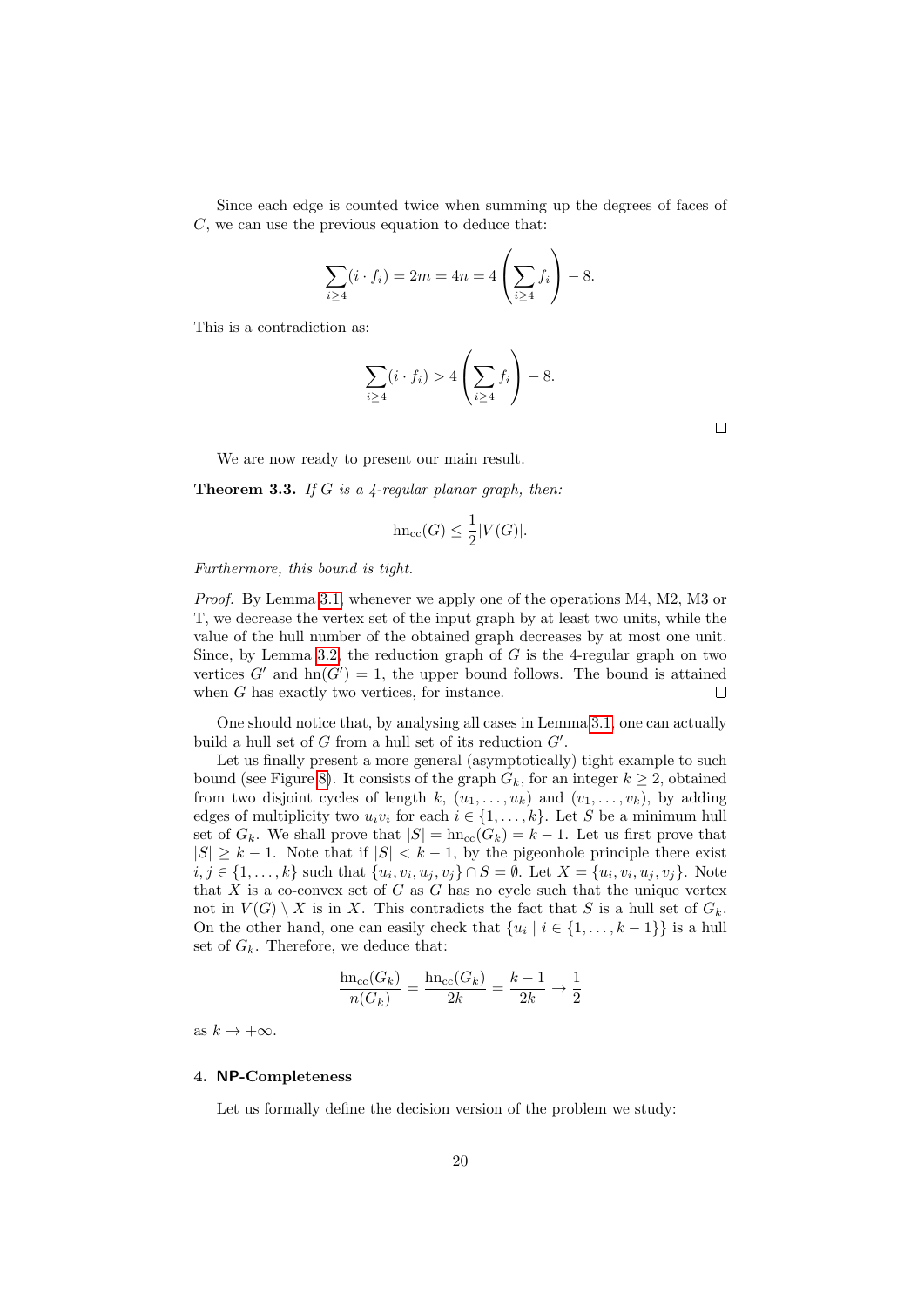

<span id="page-20-0"></span>Figure 8: Asymptotically tight example to Theorem [3.3.](#page-19-1)

Problem 4.1. HULL NUMBER IN CYCLE CONVEXITY **Input:** A graph  $G$  and a positive integer  $k$ . Question: Is  $hn_{cc}(G) \leq k$ ?

The goal of this section is to prove that:

<span id="page-20-1"></span>Theorem 4.2. HULL NUMBER IN CYCLE CONVEXITY is NP-Complete, even if the input graph G is a simple planar graph.

We shall reduce a variant of PLANAR 3-SAT to HULL NUMBER IN CYCLE CONVEXITY. We first explain which variant we use.

Let  $\varphi$  be a boolean formula in 3-CNF having a set C of m clauses over the variables  $\mathcal{X} = \{x_1, \ldots, x_n\}$ . The  $\varphi$ -graph is the graph  $G(\varphi)$  such that:

- $V(G(\varphi)) = \mathcal{X} \cup \mathcal{C} \cup {\bar{x}_1, \ldots, \bar{x}_n}$ ; and
- $E(G(\varphi)) = E_1 \cup E_2 \cup E_3$ , where:
	- $E_1 = \{x_i C \mid x_i \text{ appears positively in } C\},\$
	- $E_2 = \{\bar{x}_i C \mid x_i \text{ appears negatively in } C\},\$
	- $-E_3 = \{x_1x_2, x_2x_3, \ldots, x_nx_1, x_1\overline{x}_1, \ldots, x_n\overline{x}_n\}.$

We say that  $\varphi$  is *linkable* if it is possible to add edges to  $G(\varphi)$  in such a way that the obtained graph is planar and that the subgraph induced by  $\mathcal C$  is connected. We call the obtained graph a *linked*  $\varphi$ -graph, and call the subgraph formed by the added edges a *link*. Observe that  $G(\varphi)$  must be planar itself to start with, and that we can consider that the link only contains edges between vertices in  $\mathcal C$  as otherwise we could remove some of the edges and still have a linked  $\varphi$ -graph.

The variation of the 3-SAT problem presented next can be proved to be NPcomplete by combining and making slight modifications in the proofs presented in [\[12,](#page-27-5) [17,](#page-27-10) [18\]](#page-27-11). Because the needed ideas are not in any way new, we restrain from presenting them here.

#### Problem 4.3. LINKED PLANAR EXACTLY 3-BOUNDED 3-SAT

**Input:** A linkable boolean formula  $\varphi$  in 3-CNF such that each variable of  $\varphi$  appears exactly three times: twice positively and once negatively.

Question: Is  $\varphi$  satisfiable?

In what follows, we present constructions for edge, variable and clause gadgets that will replace the respective structures in a linked  $\varphi$ -graph  $G(\varphi)$ , obtaining a planar graph H. Then, we prove the formula  $\varphi$  on n variables and m clauses is satisfiable if, and only if,  $hn_{cc}(H) \leq 4n + 4m - 4$ .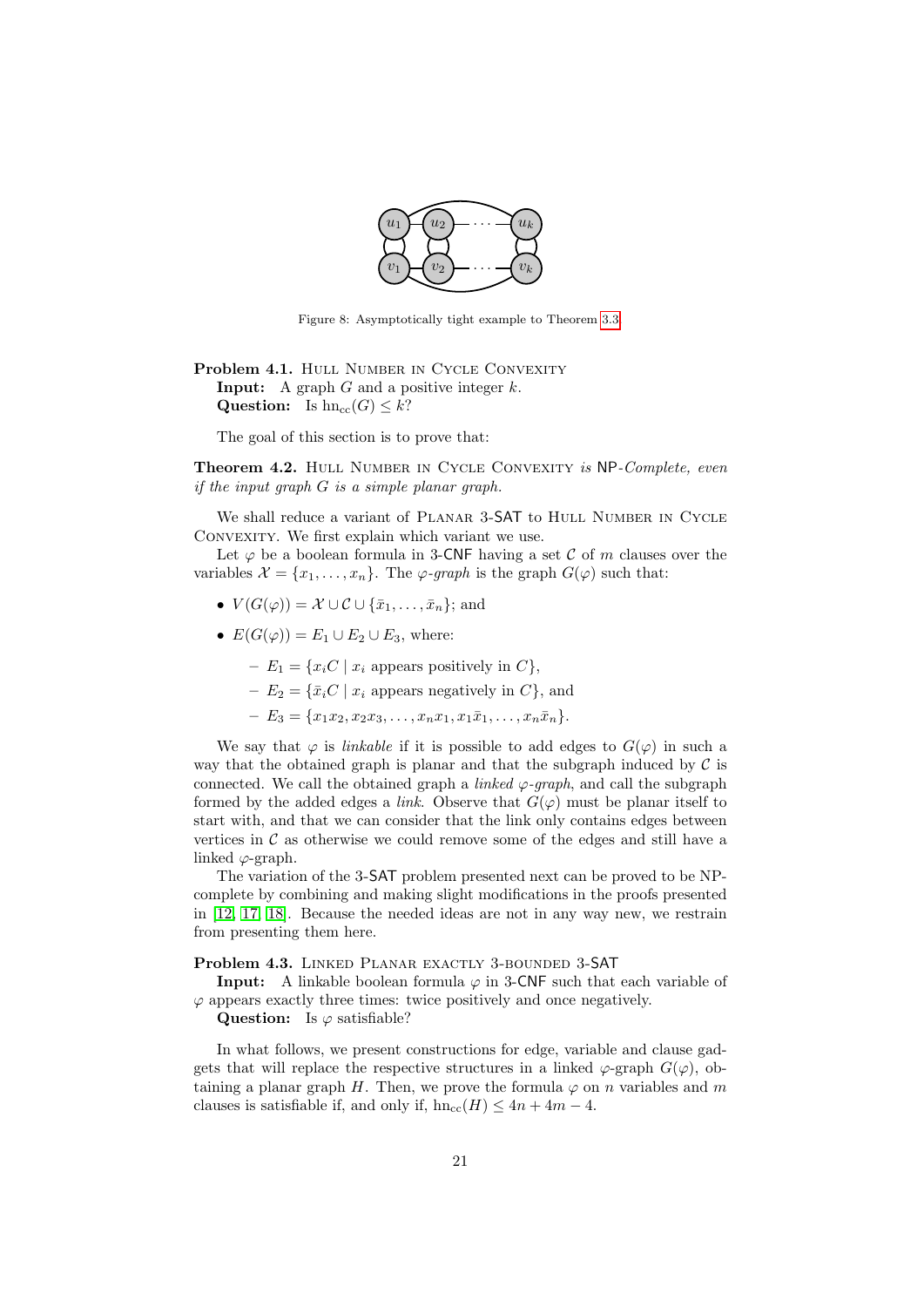<span id="page-21-0"></span>

Let G be a connected graph and  $H \subseteq G$  be an induced subgraph of G. We say that H is pendant at  $v \in V(H)$  if there are no edges between  $V(H - v)$  and  $V(G-H)$  (in other words, v separates H from the rest of the graph G). To construct our variable and clause gadgets, we first need what we call *auxiliary* gadget. This is the graph  $\Lambda$  with vertex set  $\{a, b, c, d, e\}$  depicted in Figure [9.](#page-21-0)(a). The dotted edges show how these graphs will be appended to the rest of the constructed graph.

Now, consider a linked  $\varphi$ -graph  $\mathcal{L}$ , with link  $\mathcal{T}$ . We first explain how to construct the edge gadgets that will replace the edges in  $\mathcal{T}$ . Given an edge  $e = c_i c_j \in$  $E(\mathcal{T})$ , we denote the related *edge gadget* by  $\Xi_{ij}$  (observe Figure [9.](#page-21-0)(b) to follow the construction). Consider the graph with vertex set  $\{c_i, c_j, q_{ij}, r_{ij}, s_{ij}, t_{ij}\}$ and having as edges  $\{c_iq_{ij}, c_ir_{ij}, c_js_{ij}, c_jt_{ij}, r_{ij}s_{ij}, q_{ij}r_{ij}, s_{ij}t_{ij}\}$ . To obtain  $\Xi_e$ we add two copies of the auxiliary graph, one pendant at  $q_{ij}$  and the other pendant at  $t_{ij}$ .

Finally, the *variable gadget* is the graph  $\Upsilon_i$  on vertices  $A_i = \{a_i^1, \ldots, a_i^8\}$ ,  $B_i = \{b_i^1, \ldots, b_i^8\}$  and  $\{x_i^1, x_i^2, x_i^a, \bar{x}_i^1, \bar{x}_i^2\}$  depicted in Figure [10.](#page-22-0) The dotted edges denote how these graphs will be linked to the clause vertices.

We are now ready to prove Theorem [4.2,](#page-20-1) which we recall:

**Theorem [4.2.](#page-20-1)** HULL NUMBER IN CYCLE CONVEXITY is NP-Complete, even if the input graph  $G$  is a simple planar graph.

Proof. First, observe that HULL NUMBER IN CYCLE CONVEXITY is in NP, since for a given subset  $S \subseteq V(G)$  one can compute Hull(S) in polynomial time and decide whether  $Hull(S) = V(G)$ .

To prove the NP-hardness of the problem, we reduce the LINKED PLANAR EXACTLY 3-BOUNDED 3-SAT to HULL NUMBER IN CYCLE CONVEXITY. Let  $\varphi$ be an instance of the considered 3-SAT problem, and let  $\mathcal L$  be a linked  $\varphi$ -graph with link  $\mathcal T$ . We can consider  $\mathcal T$  to be a tree as otherwise we can simply remove some edges. We construct a graph  $\mathcal{L}^*$  such that  $\mathcal{L}^*$  is planar and prove that  $\varphi$ is satisfiable if, and only if,  $hn_{cc}(\mathcal{L}^*) \leq 4n + 4m - 4$ . This graph is obtained from  $\mathcal L$  as follows:

- For each variable  $x_i$  of  $\varphi$ , let  $c_j, c_k$  be the clauses in which  $x_i$  appears posivitively and  $c_{\ell}$  be the clause in which  $x_i$  appears negatively. Replace vertices  $x_i, \bar{x}_i$  by  $\Upsilon_i$ , and add edges  $\{c_j x_i^1, c_j x_i^a, c_k x_i^2, c_k x_i^a, c_\ell \bar{x}_i^1, c_\ell \bar{x}_i^2\};$
- Replace each edge  $c_i c_j$  in  $E(\mathcal{T})$  by  $\Xi_{ij}$ .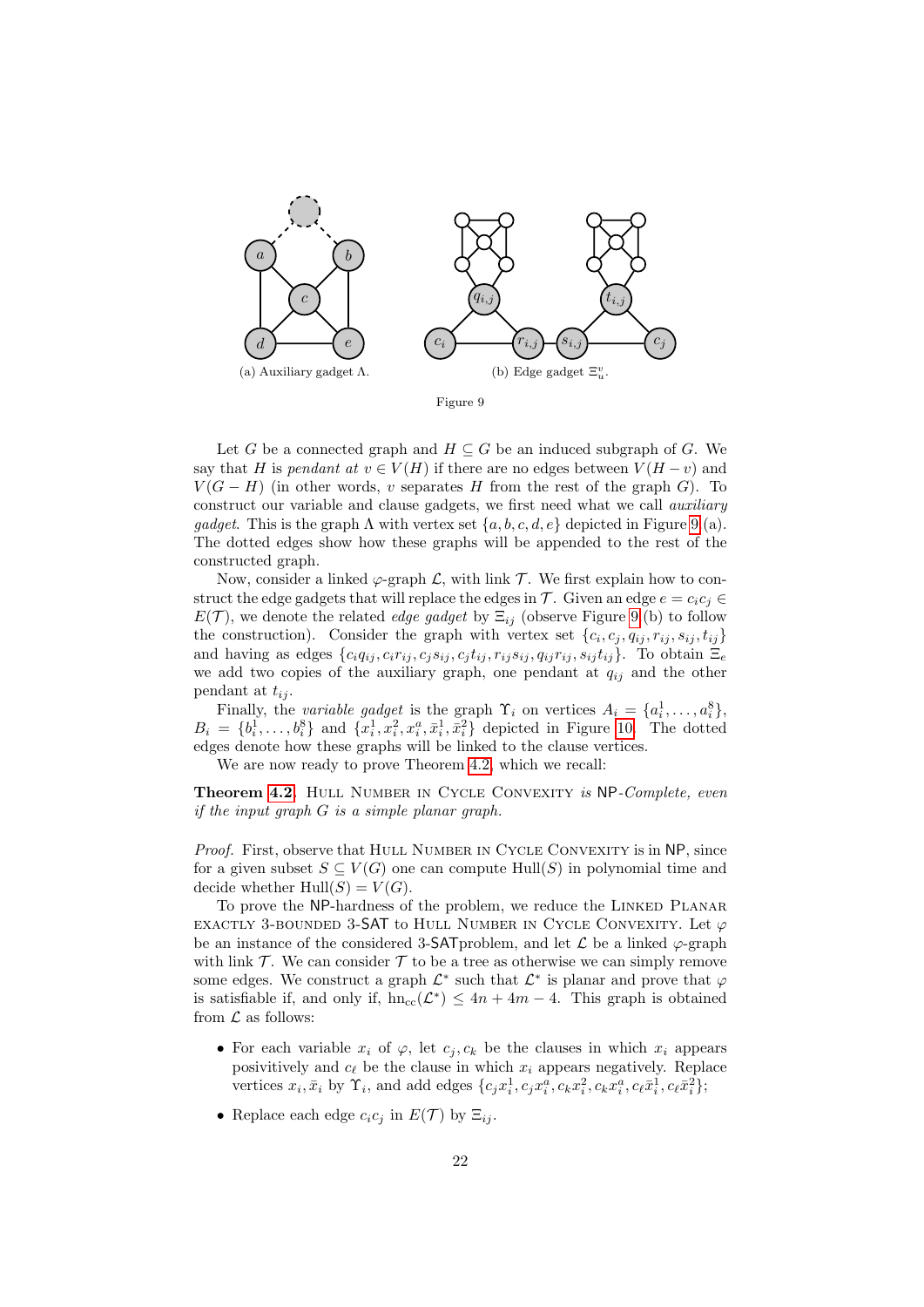<span id="page-22-0"></span>

Figure 10: Variable gadget  $\Upsilon_i$ .

One can verify that  $\mathcal{L}^*$  is planar by construction. Moreover, observe that  $\mathcal{L}^*$  has less than  $27n + 14m$  vertices, since each variable gadget has 27 vertices, each edge gadget has 14 new vertices, and since there are  $m - 1$  edges in  $\mathcal{T}$ . Before we can present our proof, we still need some facts concerning hull sets of  $\mathcal{L}^*$ , presented below.

# <span id="page-22-1"></span>Claim 4.3.1.

- 1. If  $H \subseteq \mathcal{L}^*$  is an induced subgraph isomorphic to  $\Lambda$  and is pendant at v, then  $|V(H) \cap S| \geq 2$ , for every hull set S of  $\mathcal{L}^*$ ;
- 2. For every variable x<sup>i</sup> of ϕ, and every hull set S of L ∗ , we have |(A<sup>i</sup> ∪B<sup>i</sup> ∪  ${v_i}) \cap S \geq 2;$
- 3. For every edge  $uv \in \mathcal{L}^*[A_i \cup \{v_i\}],$  we have  $A_i \cup \{v_i, x_i^1, x_i^2, x_i^a, c_j, c_k\} \subseteq$ Hull $(\lbrace u, v \rbrace)$ . The similar statement holds for  $B_i$  and the corresponding vertices; and
- 4. Let  $c_i c_j \in E(\mathcal{T})$ , and let  $S \subseteq V(\mathcal{L}^*)$  not containing  $r_{ij}$ . If  $c_i \notin I_{cc}^{k-1}(S)$ , then  $r_{ij} \notin I_{cc}^{k}(S)$ . The analogous holds for  $c_j$  and  $s_{ij}$ .

Proof: Denote  $V(H)$  by C, and let v be the vertex of  $\mathcal{L}^*$  on which H is pendant (recall that  $v \notin C$ ). Observe that C is a co-convex set and, by Proposition [2.1,](#page-9-2)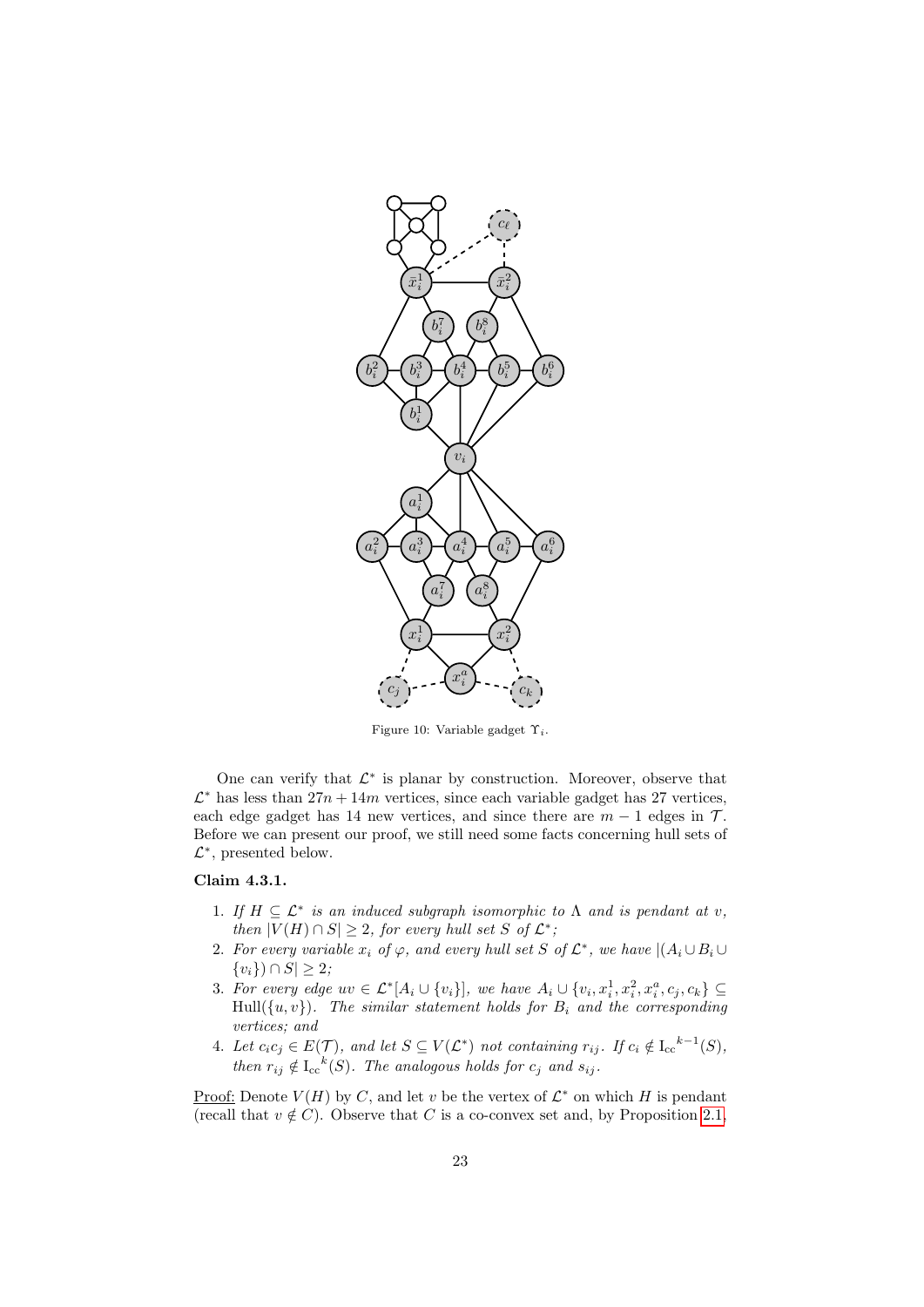it follows that  $S \cap C \neq \emptyset$ . One can also verify that, because  $\{v, a, b\}$  separates  $\{c, d, e\}$  from the rest of the graph, and since  $ab \notin E(H)$ , we get that  $C \setminus \{u\}$  is also a co-convex set, for every  $u \in C$ . This implies Item (1).

Item (2) follows similarly. Let  $C = (A_i \cup B_i \cup \{v_i\})$ . Again, note that C is co-convex and that  $C \setminus \{u\}$  is also co-convex, for every  $u \in C$ .

To verify Item (3), first observe that  $A_i \cup \{v_i\}$  induces a graph formed only by triangles and can be entirely contaminated by any of its edges. The item follows because  $\{x_i^1, x_i^2, x_i^a\}$  is clearly contained in  $\text{Hull}(A_i \cup \{v_i\})$ .

Finally, let S be as in Item (4), and suppose by contradiction that  $c_i \notin$  $I_{cc}^{k-1}(S)$  and  $r_{ij} \in I_{cc}^{k}(S)$ . This means that there exists a component of  $\mathcal{L}^*[\mathrm{I}_{\mathrm{cc}}^{k-1}(S)]$  containing  $q_{ij}$  and  $s_{ij}$ . This is a contradiction since neither  $c_i$  nor  $r_{ij}$  is in  $I_{cc}^{k-1}(S)$ , and  $\{c_i, r_{ij}\}$  separates  $q_{ij}$  from  $s_{ij}$ .

Let us now prove that  $\varphi$  is satisfiable if, and only if,  $h n_{cc}(\mathcal{L}^*) \leq 4n + 4m - 4$ . Suppose first that  $\varphi$  is satisfiable. Let us construct a hull set  $S \subseteq V(\mathcal{L}^*)$ such that  $|S| = 4n + 4m - 4$ . For every pendant auxiliary graph in  $\mathcal{L}^*$ , add any two adjacent vertices of such auxiliary graph to  $S$ , say vertices  $d$  and  $e$ . Note that there are  $n + 2m - 2$  such pendant auxiliary graphs, one for each variable and two for each edge of the tree  $\mathcal{T}$ . Finally, consider a truth assignment to the variables  $x_1, \ldots, x_n$  satisfying  $\varphi$ . In case  $x_i$  is true, add to S the vertices  $v_i$  and  $a_i^1$ . Otherwise, add to S the vertices  $v_i$  and  $b_i^1$ . We then get  $|S|$  =  $2 \cdot (n+2m-2)+2n = 4n+4m-4$ . Observe that this is the smallest size of a hull set by Claim [4.3.1,](#page-22-1) Items (1) and (2). It remains to show that  $S$  is indeed a hull set.

It is easy to verify that: (\*)  $H \cup \{v\} \subseteq Hull(S)$  for every auxiliary graph H pendant at a vertex v. Also, by Claim [4.3.1,](#page-22-1) Item  $(3)$ , we get that: if  $x_i$  is true, then  $A_i \cup \{v_i, x_i^1, x_i^2, x_i^a, c_j, c_k\} \subseteq \text{Hull}(\{v_i, a_i^1\}) \subseteq \text{Hull}(S)$ ; while if  $x_i$  is false, then  $B_i \cup \{v_i, \bar{x}_i^1, \bar{x}_i^2, c_\ell\} \subseteq \text{Hull}(\{v_i, b_i^1\}) \subseteq \text{Hull}(S)$ . Because every gadget contains a truth literal, this means that  $\mathcal{C} \subseteq \text{Hull}(S)$ . This and (\*) imply that  $Hull(S)$  contains every edge gadget, which means that:  $(**)$  C is contained in the same connected component of  $Hull(S)$ . Now it remains to prove that the "untruth" side of the variable gadgets are also in  $Hull(S)$ . So consider any variable  $x_i$ , and let  $c_j, c_k$  be the clauses that contain  $x_i$  positively, and  $c_\ell$  be the clause containing the negation of  $x_i$ . First, suppose that  $x_i$  is true. By (\*) and (\*\*), we get  $\{\bar{x}_i^1, c_\ell\} \subseteq \text{Hull}(S)$ , and hence  $\bar{x}_i^2 \in \text{Hull}(S)$ . But in this case, by (\*\*) and since  $\{v_i, a_i^6, x_i^2, c_k\} \subseteq \text{Hull}(S)$ , we get that  $b_i^6 \in \text{Hull}(S)$ . It follows from Claim [4.3.1](#page-22-1) that  $B_i \subseteq Hull({v_i, b_i^6}) \subseteq Hull(S)$ . When  $x_i$  is false, by (\*\*), we get that  $\text{Hull}(S)$  contains  $x_i^a$  and consequently  $x_i^2$  and  $a_i^6$ ; the rest follows similarly.

Now, let S be a hull set of  $\mathcal{L}^*$  such that  $|S| \leq 4n + 4m - 4$ . As before, we know that equality must occur by Claim [4.3.1,](#page-22-1) Items (1) and (2). Let  $x_i$  be true if, and only if,  $A_i \cap S \neq \emptyset$ . One can verify that Claim [4.3.1,](#page-22-1) Item (2), and the size of S tell us that at most one between  $A_i$  and  $B_i$  has non-empty intersection with  $S$ ; hence, the assignment is well-defined. We prove that this assignment satisfies  $\varphi$ . For this, consider  $c_i$  to be the clause  $(\ell_{i_1} \vee \ell_{i_2} \vee \ell_{i_3})$ , where each  $\ell_{i_j}$ denotes either the literal  $x_{i_j}$  or  $\bar{x}_{i_j}$ , and suppose by contradiction that  $c_i$  is not satisfied. We prove that in this case  $c_i \notin Hull(S)$ , thus getting a contradiction.

Let  $k \in \mathbb{N}^*$  be such that  $c_i \in I_{cc}^k(S) \setminus I_{cc}^{k-1}(S)$ , and denote by  $S^{k-1}$ ,  $S^k$ the sets  $I_{cc}^{k-1}(S)$ ,  $I_{cc}^{k}(S)$ , respectively. Let H be the component of  $\mathcal{L}^*[S^{k-1}]$ containing two neighbors of  $c_i$ ; call them u and v. Let  $c_i c_j$  be an edge of 7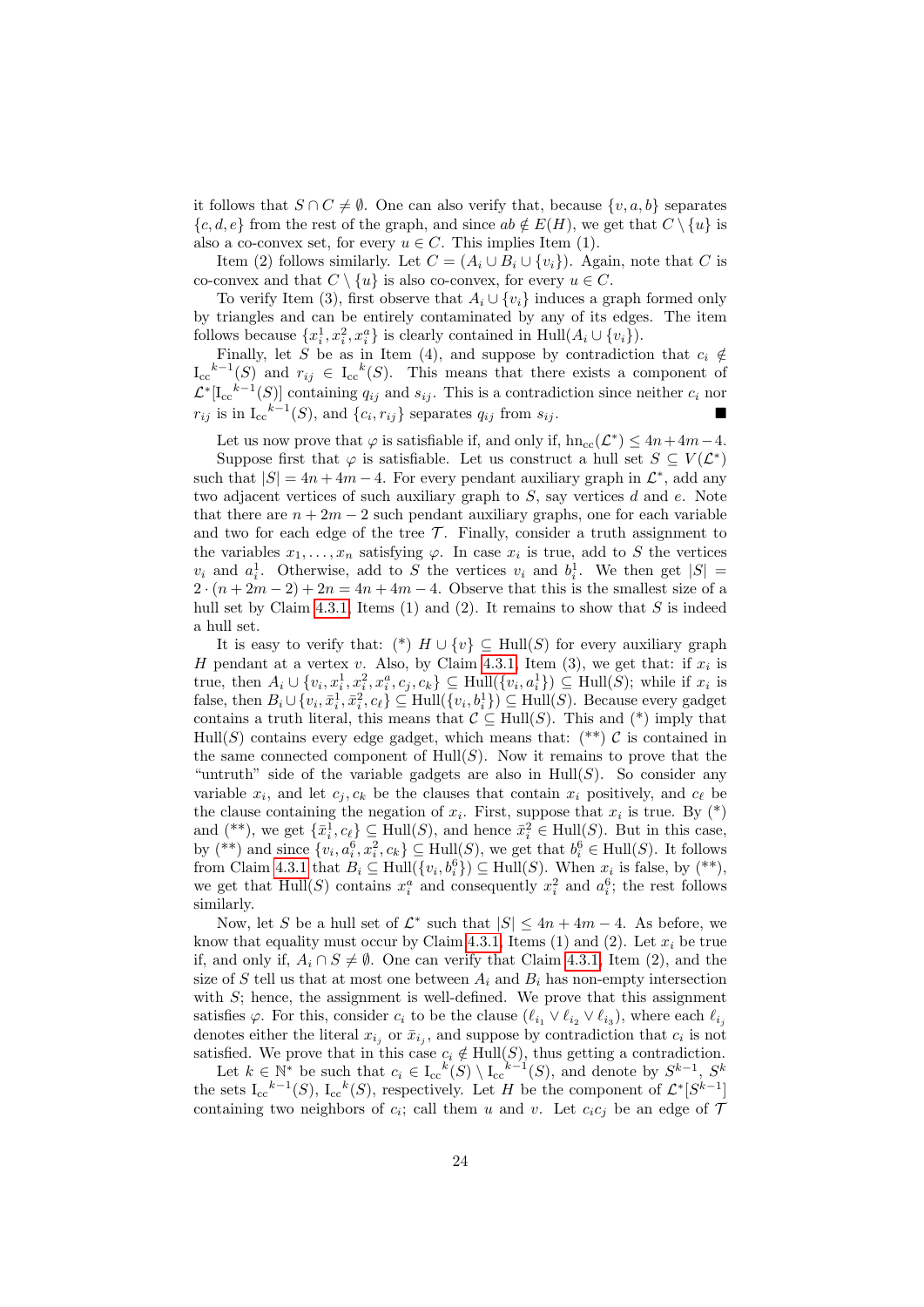and note that, by Claim [4.3.1,](#page-22-1) Item  $(1)$ , and the cardinality of  $S$ , we know that  $r_{i,j} \notin S$ . By Claim [4.3.1,](#page-22-1) Item (4), we get that  $r_{i,j} \notin S^{k-1}$ . This means that u and  $v$  must be inside the variable gadgets related to  $c_i$ .

Now, suppose that  $\ell_{i_1} = x_{i_1}$ , i.e., the literal is a positive occurrence of the variable; also suppose, without loss of generality, that  $c_i$  is adjacent to  $x_{i_1}^1$ . Because  $c_i$  is not satisfied, we know that  $A_{i_1} \cap S = \emptyset$ . Also, observe that no vertex of  $A_{i_1}$  can be contaminated before  $x_{i_1}^1$  and  $x_{i_1}^2$ , and in turn these vertices cannot be contaminated before  $x_{i_1}^a$ . However, since  $x_{i_1}^a$  have exactly two neighbors outside of the edge gadget, we get that it depends on  $c_i$  to be contaminated. In short, the facts that  $c_i \notin S^{k-1}$  and  $A_{i_1} \cap S = \emptyset$  imply  ${x_{i_1}^a, x_{i_1}^1, x_{i_1}^2} \cap S^{k-1} = \emptyset$ . By applying a similar argument for the case  $\ell_{i_1} = \bar{x}_{i_1}$ , and since  $i_1$  was arbitrarily chosen from  $\{i_1, i_2, i_3\}$ , we get that, in fact,  $c_i$  has no contaminated neighbors inside the related variable gadgets, a contradiction.  $\quad \Box$ 

### <span id="page-24-0"></span>5. Polynomial-time algorithm for  $P_4$ -sparse graphs

In this section, we just refer to simple graphs.

One should notice that, by the equalities presented in Section [2,](#page-9-0) the hull number in the cycle convexity of chordal graphs and grids can be obtained in linear time. In this section, we prove that one can compute  $h n_{cc}(G)$  in polynomial time when  $G$  is a  $P_4$ -sparse graph.

It is well known that  $P_4$ -sparse graphs have a very nice decomposition, but before we present it, we need some new definitions.

Given graphs  $G_1$  and  $G_2$ , the *union* of  $G_1$  and  $G_2$  is the graph  $G_1 \vee G_2$  =  $(V(G_1) \cup V(G_2), E(G_1) \cup E(G_2))$ . The join of  $G_1$  and  $G_2$  is the graph obtained from  $G_1 \vee G_2$  by adding every possible edge having one endpoint in  $V(G_1)$  and the other in  $V(G_2)$ , and it is denoted by  $G_1 \wedge G_2$ .

A graph G is a *spider* if  $V(G)$  can be partitioned into sets K, S and R such that:

- $|K| = |S| \geq 2$  and R may be empty;
- $K$  is a clique,  $S$  is a stable set;
- each vertex R is adjacent to each vertex of K and to no vertex of S;
- there is a bijection  $f : S \to K$  such that either  $N(s) = \{f(s)\}\$ for every  $s \in S$  (in which case we say that G is a thin spider), or  $N(s) = K \setminus \{f(s)\}\$ for every  $s \in S$  (in which case we say that G is a fat spider).

The subgraph  $G[R]$  is called the head of the spider.

<span id="page-24-1"></span>**Theorem 5.1** ([\[19\]](#page-27-12)). Let G be a non-trivial  $P_4$ -sparse graph. Then, one of the following holds:

- 1. G is the union of two  $P_4$ -sparse graphs;
- 2. G is the join of two  $P_4$ -sparse graphs; or
- 3. G is a spider with partition sets  $K, S, R$  such that  $G[R]$  is a  $P_4$ -sparse graph.

While the join and the disjoint union may easily be seen as graph operations, the spider is often also considered to be one, in which we take a  $P_4$ -sparse graph  $H$  and we place  $H$  as the head of some spider.

First, we investigate the union and the join of graphs.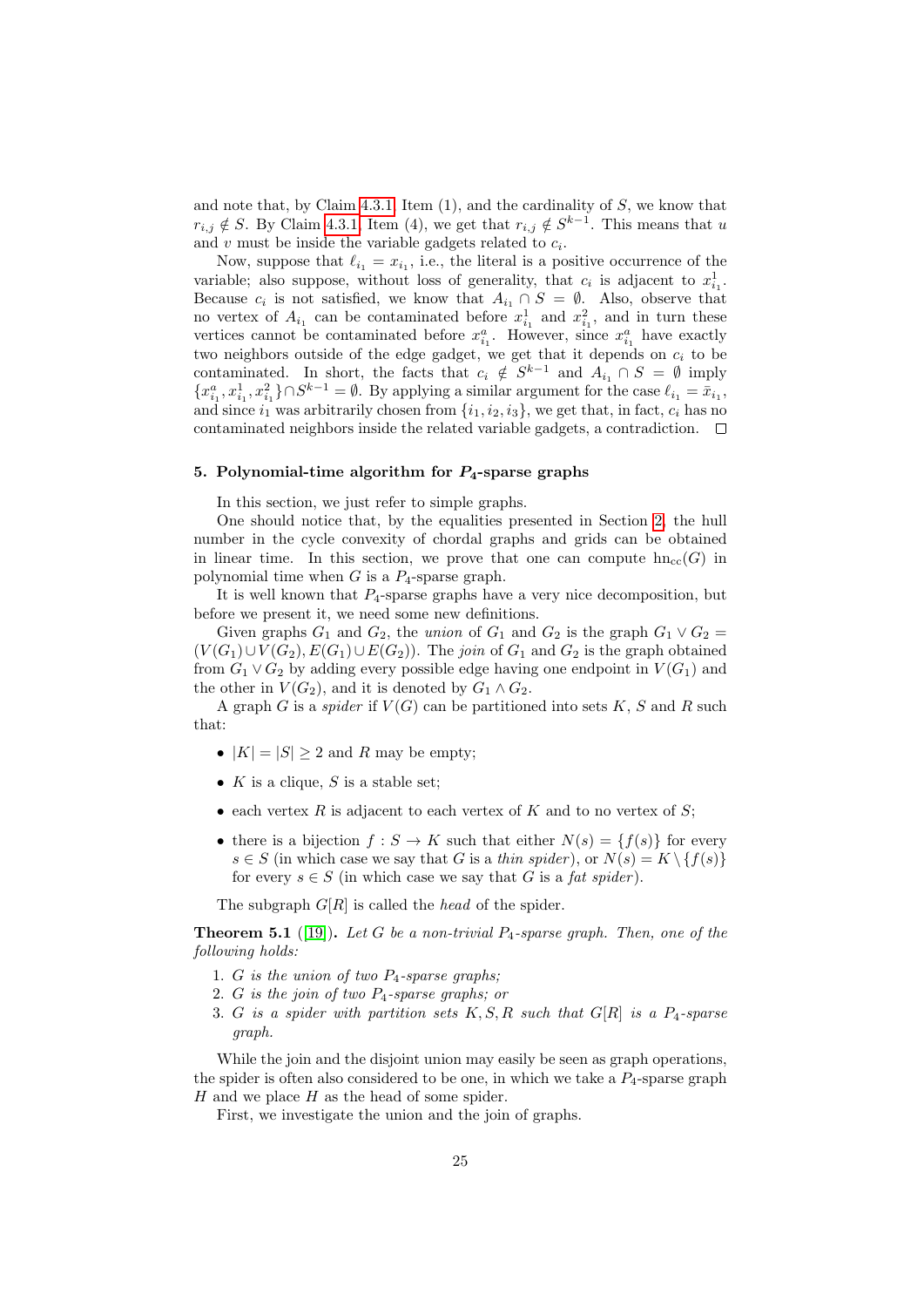<span id="page-25-0"></span>**Lemma 5.2.** If  $G_1$  and  $G_2$  are graphs such that  $|V(G_1)| \leq |V(G_2)|$  and  $G_2$  has p components, then:

 $\text{hn}_{\text{cc}}(G_1 \vee G_2) = \text{hn}_{\text{cc}}(G_1) + \text{hn}_{\text{cc}}(G_2)$ , and

$$
\operatorname{hn}_{\operatorname{cc}}(G_1 \wedge G_2) = \begin{cases} p+1, & if \ |V(G_1)| = 1; \\ 2, & if \ |V(G_1)| > 1 \ and \ E(G_i) \neq \emptyset \ \text{for some } i \in \{1,2\}; \\ 3, & otherwise. \end{cases}
$$

Proof. As the first equation is straightforward, we just prove the second one.

Let  $G = G_1 \wedge G_2$ . Suppose first that  $V(G_1) = \{u\}$ . Then, observe that u is a universal vertex (i.e.  $N(u) = V(G) \setminus \{u\}$ ), and that the blocks of G are the subgraphs of G composed by the components of  $G_2$  plus the vertex u. By Corollary [2.8,](#page-12-0) we get that  $hn_{cc}(G) \geq p+1$ . On the other hand, because u is universal in G, for each component C of  $G_2$  and every  $v \in V(C)$ , we have that  $V(C) \subseteq Hull({u, v})$ . This means that if we pick one vertex of each component of  $G_2$  together with vertex u, we obtain a hull set S of G with  $p + 1$  vertices. Thus,  $hn_{cc}(G) \leq p+1$ .

Now, suppose that  $1 < |V(G_1)| \leq V(G_2)$  and  $E(G_2) \neq \emptyset$ . Again, since G is simple and  $|V(G)| \geq 2$ , note that  $\text{hn}_{cc}(G) \geq 2$ . On the other hand, let  $x, y \in V(G_1)$  and  $uv \in E(G_2)$ . We claim that  $\{u, v\}$  is a hull set of G. In fact, note that  $V(G_1) \subseteq I_{cc}(\{u, v\})$ . Then, for each vertex  $w \in V(G_2) \setminus \{u, v\}$ , observe that there is a cycle in  $G$  formed by the vertices  $w, x, u, y$ . Consequently,  $V(G_2) \subseteq I_{cc}^2({u, v})$ . The same argument can be applied if  $E(G_1) \neq \emptyset$  instead.

Finally, suppose that  $1 < |V(G_1)| \leq V(G_2)$  and  $E(G_1) = E(G_2) = \emptyset$ . Consequently,  $G$  is bipartite and, thus, triangle-free. Therefore, since  $G$  is simple and  $|V(G)| \geq 4$ , note that  $\text{hn}_{cc}(G) \geq 3$ . On the other hand, let  $x, y \in V(G_1)$ and  $u, v \in V(G_2)$ . We claim that  $S = \{x, y, u\}$  is a hull set of G. In fact, note that, for each vertex  $w \in V(G_2) \setminus \{u\}$ , there is a cycle in G formed by the vertices  $w, x, u, y$ . Consequently,  $V(G_2) \subseteq I_{cc}(\{u\})$ . Now, observe that for each vertex  $w \in V(G_1) \setminus \{x, y\}$ , there is a cycle in G formed by the vertices  $w, v, x, u$ . Consequently,  $V(G_1) \subseteq I_{cc}^2({u}).$  $\Box$ 

The next lemma is the last needed tool.

<span id="page-25-1"></span>**Lemma 5.3.** Let G be a spider with partition sets  $\{K, S, R\}$  such that K is a clique and  $S$  is a stable set. Then,

$$
hn_{cc}(G) = \begin{cases} 2 & , if |K| \ge 3 \text{ and } G \text{ is a fat sphere,} \\ 2 + |S| & , otherwise. \end{cases}
$$

*Proof.* Once more, recall that G is simple and  $|V(G)| \geq 4$  (since  $|S| = |K| \geq 2$ ) and therefore  $hn_{cc}(G) \geq 2$ .

By definition, note that if  $|K| \geq 3$  and G is a fat spider, then every vertex of  $G$  has at least two neighbors in  $K$ . Consequently, we claim that a subset  $S = \{u, v\}$  such that  $u, v \in K$  is a hull set of G. In fact, note that  $K \subseteq I_{cc}(S)$ and thus  $V(G) \subseteq I_{cc}^2(S)$ . It follows that  $hn_{cc}(G) = 2$ .

Now observe that if  $|K| = 2$ , then G is both fat and thin. Thus, we may just assume that  $G$  is thin. By definition, each vertex of  $S$  has exactly one neighbor in  $K$ . Since each vertex of  $S$  has degree one, by Corollary [2.4,](#page-10-2) we deduce that  $h n_{cc}(G) = h n_{cc}(G - S) + |S|$ . We just have to prove that  $h n_{cc}(G - S) = 2$ . If  $R = \emptyset$ , note that the graph  $G - S = G[K \cup R]$  is a complete graph on  $|K| \geq 2$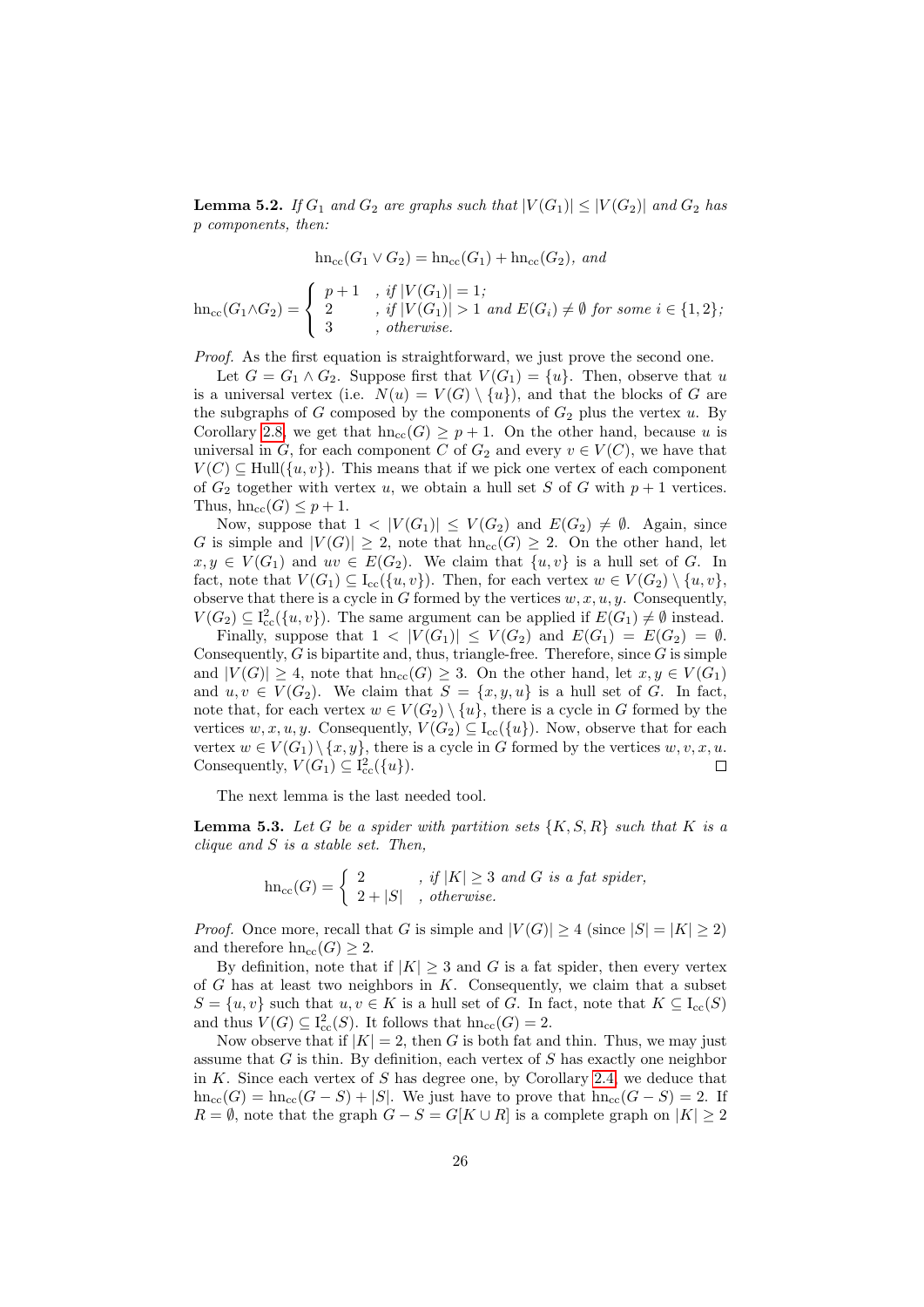vertices and thus, as observed in Proposition [2.6,](#page-11-1)  $h n_{\text{cc}}(G - S) = 2$ . Otherwise, we can see  $G - S$  as the join of two graphs  $G_1 = G[R]$  and  $G_2 = G[K]$ . Depending on whether  $|R| = 1$ , one may verify that  $hn_{cc}(G - S) = 2$  by using Lemma [5.2.](#page-25-0)  $\Box$ 

The operations presented in Theorem [5.1](#page-24-1) actually characterize the modular decomposition of  $P_4$ -sparse graphs, which can be obtained in linear time [\[20\]](#page-27-13). This decomposition is often used to obtain polynomial-time algorithms to compute graph parameters [\[19\]](#page-27-12). Such decomposition is represented by a rooted tree in which the leaves are the vertices of  $G$  and each non-leaf vertex  $t$  represents a subgraph  $G_t$  of G obtained after the application of one the operations - join, disjoint union, spider - over the subgraphs  $G_{t_1}, \ldots, G_{t_p}$  represented by the children  $t_1, \ldots, t_p$  of t in T. Thus, in a post-order traversal of this tree T, we actually build the graph G from trivial graphs by applying one of the operations. This means that we can use such tree to compute  $\text{hn}_{cc}(G)$ , whenever G is a  $P_4$ -sparse graph.

**Theorem 5.4.** If G is a P<sub>4</sub>-sparse graph, then  $h n_{cc}(G)$  can be computed in linear time.

Proof. By using Lemmas [5.2](#page-25-0) and [5.3,](#page-25-1) we need only to traverse the decomposition tree of G in post-order to compute  $\text{hn}_{cc}(G)$ . Because the decomposition tree can be computed in linear time, the theorem holds.  $\Box$ 

### Dedicatory

While this paper was under preparation, Darlan Girão was diagnosed with cancer. After a prolonged courageous and dignifying battle with his condition, Darlan died before we could finish this work together. Darlan has been a very good friend and colleague, who we will miss. This paper is dedicated to his memory.

### References

- <span id="page-26-0"></span>[1] J. A. Bondy, U. S. R. Murty, Graph theory, Vol. 244 of Graduate Texts in Mathematics, Springer, New York, 2008.
- <span id="page-26-1"></span>[2] M. R. Garey, D. S. Johnson, Computers and Intractability: A Guide to the Theory of NP-Completeness, W. H. Freeman and Co., New York, NY, USA, 1979.
- <span id="page-26-2"></span>[3] B. Mohar, C. Thomassen, Graphs on Surfaces, The Johns Hopkins University Press, 2001.
- <span id="page-26-3"></span>[4] G. Burde, H. Zieschang, Knots, de Gruyter Studies in Mathematics, Walter de Gruyter GmbH, 2005.
- <span id="page-26-4"></span>[5] M. Farber, R. E. Jamison, Convexity in graphs and hypergraphs, SIAM J. Algebraic Discrete Methods 7 (1986) 433–444.
- <span id="page-26-5"></span>[6] D. B. Parker, R. F. Westho, M. J. Wolf, On two-path convexity in multipartite tournaments, European J. of Combinatorics 29 (2008) 641–651.